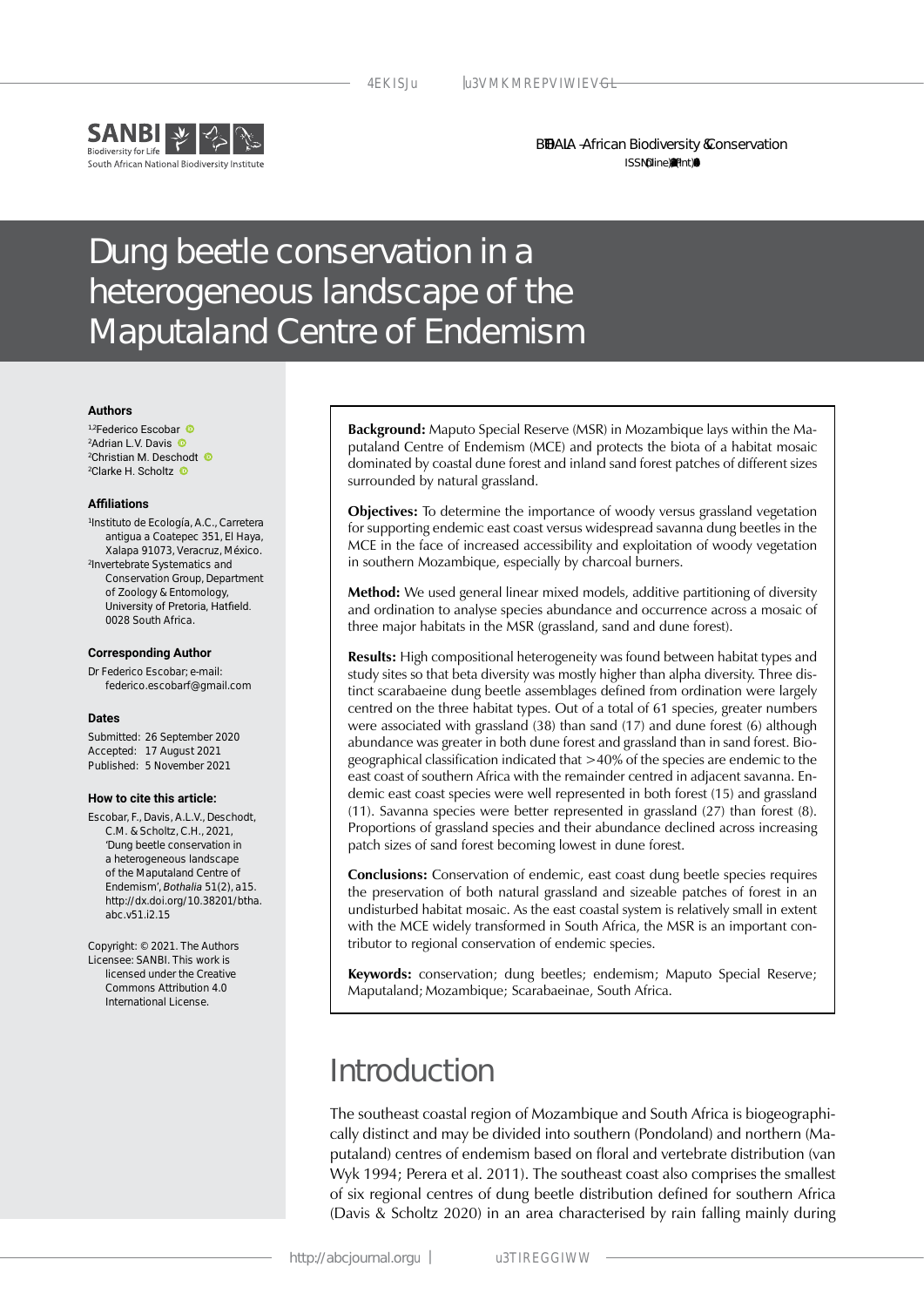summer (60–80%). The greatest numbers of summer rainfall dung beetle species restricted to the southeast coast are concentrated in the MCE in northeast KwaZulu-Natal and southeast Mozambique (Davis & Scholtz 2020) where they are known primarily from quaternary deep coastal sands (Davis et al. 2020). Some past (Davis et al. 2003, 2013; Jacobs et al. 2010) and present studies on these sands have recorded from 57 to 63 species in each local assemblage of which  $\pm$  42–52% were endemic to the east coast with some restricted to Maputaland.

A variable degree of protection is offered to endemic species of the deep coastal sands in the MCE. In South Africa, a narrow coastal strip is formally protected southwards from the Mozambique border as the Kosi Bay Nature Reserve, iSimangaliso World Heritage Site and Mapelane Nature Reserve. At the inland edge of the coastal sands on the South African border with Mozambique, the Tembe Elephant Park and Sileza Nature Reserve also protect mixed savanna woodland and patches of sand forest as well as dung beetles (van Rensburg et al. 1999; Botes et al. 2006). However, the remainder of the region is unprotected farmland or local conservancy. Furthermore, the coastal dunes to the south of Mapelane have been subjected to dredge mining for titanium bearing sands although 33% of this area is under restoration as dune forest (van Aarde et al. 1996). Within Mozambique to the south of Maputo, the MSR protects grassland, dune and sand forest patches from the coast to approximately 20 km inland. Although the extreme southeast corner of the country remains formally unprotected, the inland edge of MSR continues southwards as a corridor for elephant movement along the Futi River as far as the South African border where it abuts Tembe Elephant Park. As a result, the area of protected coastal belt vegetation on deep sands of the MCE is much larger in southeast Mozambique than in South Africa where its conservation status (Maputaland Coastal Belt – CB1; Maputaland Wooded Grassland – CB2) is rated as vulnerable to endangered (Mucina & Rutherford 2006).

The dung beetle fauna on deep sands of the MCE has been well studied in South Africa (van Rensburg et al. 1999; Davis et al. 2002, 2003, 2013; Botes et al. 2006) but only to a lesser extent in southeast Mozambique (Jacobs et al. 2010). Since composition of dung beetle assemblages shows clear differences in response to habitat disturbance by elephants and humans in and around Tembe Elephant Park (Botes 2006), the study of Jacobs et al. (2010) suggested further research should address questions on the effects of relative habitat continuity, isolation, patch size, and levels of disturbance in and around MSR. This is now more urgent as threats to the region around the reserve have recently increased along with greater accessibility (Makhaye & Mkhize 2019), development (Peace Parks Foundation 2020), and in particular, clearance of sand forest by farmers and charcoal burners (Tokura et al. 2020). Therefore,

we examined: (1) differences in species abundance patterns, diversity and rarity of dung beetles between grassland, dune forest and three patch sizes of sand forest (large, medium, small) for the entire, heterogeneous, habitat mosaic of a study area in the MSR; (2) associations of species assemblages with each of the five habitat/patch sizes; (3) bias in associations of species with each of the five habitat/patch sizes; (4) patterns resulting from the overlay of biogeographical affiliations (east coast, savanna or sandy savanna) onto species habitat associations; (5) how habitat type and forest patch size influenced the occurrence of both east coast endemics and species also found in the adjacent savanna. This approach was designed to demonstrate the importance of the reserve and its environmental mosaic for conservation of the forest and endemic, east coast component of the dung beetle fauna given the greater transformation of the MCE in South Africa.

# Methods

#### Study area

The MCE is roughly consistent with both the Maputaland Coastal Forest Mosaic ecoregion of Olson et al. (2001) and the northern part of the Indian Ocean Coastal Biome of Mucina and Rutherford (2006) including the edge of the adjoining Savanna Biome. Although the biomes of Mucina and Rutherford (2006) were defined for just South Africa, they continue over the border into southeast Mozambique. In northeast KwaZulu-Natal, South Africa, the sandy coastal part of the MCE comprises the eastern part of the Savanna Biome (vegetation unit: Tembe Sandy Bushveld – SVl18) and the northern part of the Indian Ocean Coastal Biome (dominant vegetation units: Maputaland Coastal Belt – CB1; Maputaland Wooded Grassland – CB2; with embedded patches of Northern Coastal Forest – FOz7) (Mucina & Rutherford 2006). The dominant mixed woodland savanna of the Tembe Sandy Bushveld continues northwards into Mozambique and surrounds the protected Licuati sand forests to the west of MSR that is, itself (Figure 1), situated within a 35 km wide coastal strip representing a northern continuation of the Indian Ocean Coastal Biome from South Africa (Mucina & Rutherford 2006).

Proclaimed in 1960, the MSR (800 km<sup>2</sup> from 1960 to  $2011$ ;  $\pm$  1500 km<sup>2</sup> from 2011 to present by addition of the Futi corridor) protects the flora and fauna in a region characterised by a mosaic of habitats (Smith & Leader-Williams 2006). Within the original 800 km2 reserve, these habitats are dominated by hygrophilous or woody grassland with patches of sand forest and sand thicket plus water bodies. In particular, the naturally fragmented sand forest and sand thicket comprises patches of different sizes  $(<1$  ha to  $\pm$  2000 ha) immersed mainly in a matrix of natural grassland. Other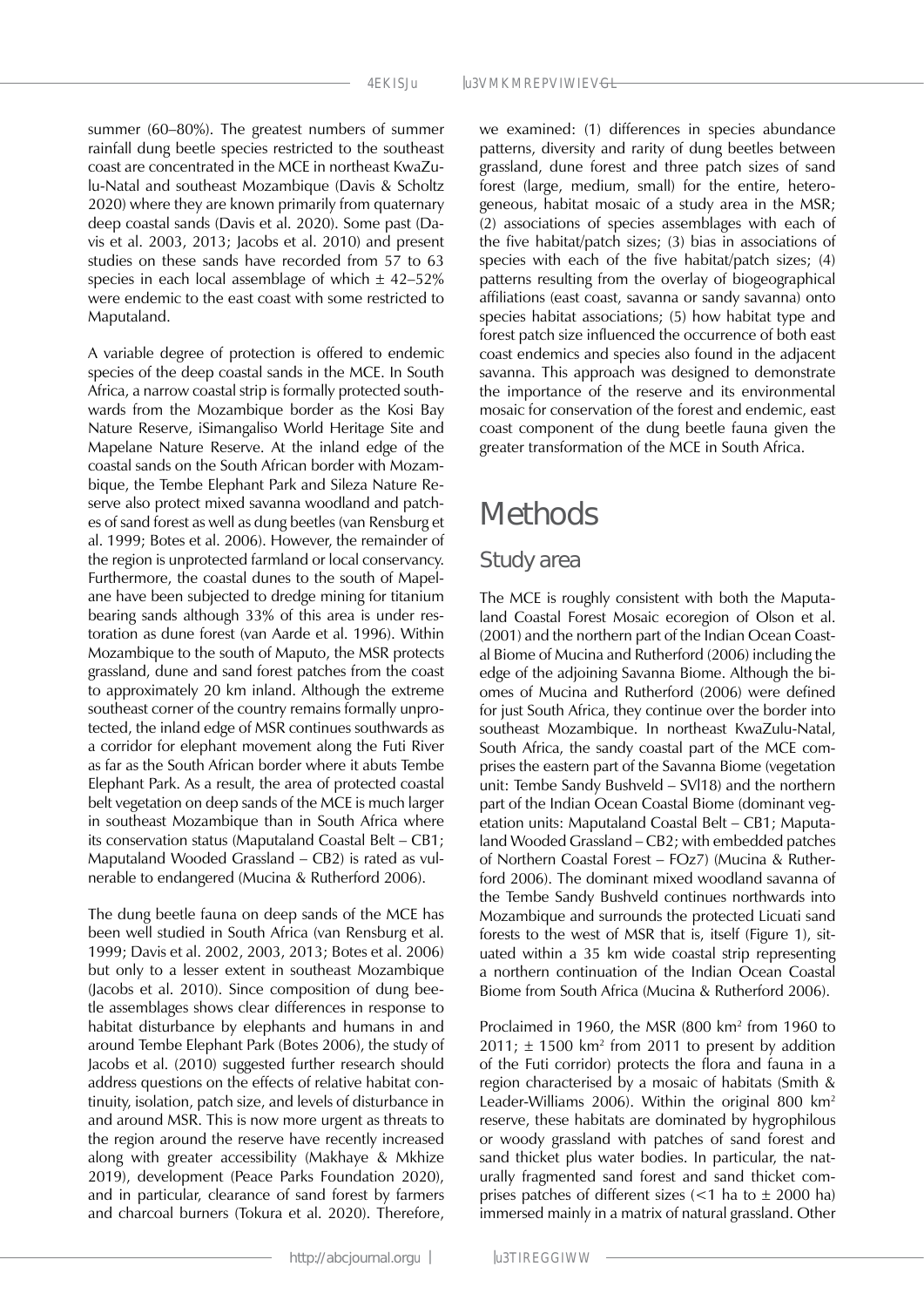

**Figure 1.** A, map outlining the study area and showing the position of Maputo Special Reserve (MSR) in relation to land usage in the surrounding area of southeast Mozambique and northeast KwaZulu-Natal, South Africa (nature and game reserves are marked by green and yellow, darker grey outlines the Lubombo Conservancy, unprotected areas are pale grey, Indian Ocean, inlets and lagoons are blue) (redrawn from Peace Parks Foundation 2020); B, position of sampling localities in MSR plotted onto Google Earth; L1–L7 = study sites at each locality in large, medium and small sand forest patches plus grassland; L8, DF1–DF4 = dune forest study sites. Position of most forest sites was measured at the point of entry as the GPS could not detect satellites under the canopy.

habitats are more limited in extent and include fringing coastal dune forest, *Terminalia* woodland, grass and sedge swamp in addition to plantations (Smith & Leader-Williams 2006).

#### Sampling protocol

Sampling was conducted in three major habitats (grassland, sand forest/thicket, dune forest) and in three patch sizes of sand forest/thicket (large, medium, small) within the confines of the original 800 km<sup>2</sup> reserve. This combination of habitats and patch sizes is, hereafter, considered as five different habitat types. To determine habitat associations, dung beetles were sampled at eight localities across the reserve (Figure 1). Each of localities 1–7 included single study sites in grassland, plus small  $( $3.8 \text{ ha}$ ), medium  $(8 \text{ to } 53 \text{ ha})$  and large$  $(> 137$  ha) patches of sand forest/thicket  $(= 28$  study sites in total separated by 2.30 to 0.10 km at each locality; sand forest at localities 3 and 4; sand thicket at the other localities; hereafter, all cited as sand forest). Locality 8 was defined from widely scattered study sites in a 10.35 km, more-or-less continuous band of dense

dune forest (0.35 to 1.25 km wide at sampling points) along the coastline  $(= 4 \text{ study sites in total separated by})$ 1.0 to 6.3 km). At each of the 32 study sites, four pitfall traps were placed at least 50 m apart with distances from forest edges dictated by patch size (dune forest 200 m; large, medium and small sand forest patches: 100 m, 50 m and  $\pm 25$  m, respectively). This amounted to a total of 128 traps, 16 in dune forest (Locality 8) and 28 in each of the more extensive grassland plus large, medium and small sand forest patches (localities 1–7).

Pitfall traps comprised five-litre plastic buckets (top diameter, 23 cm; depth, 17.5 cm) dug into the sand so that the rims were level with the soil surface. Pig dung was selected as bait since it was readily available and is a good attractant for many dung beetle species (Marsh et al. 2013). Each bait comprised  $\pm$  200 ml of fresh pig dung wrapped in thin cloth that was supported at ground level across the top of the buckets by two strong wires. Water plus detergent was placed at the bottom of each pitfall to immobilise the catch.

Sampling was conducted on a single 48 h occasion at each locality between 08 and 24 November 2006.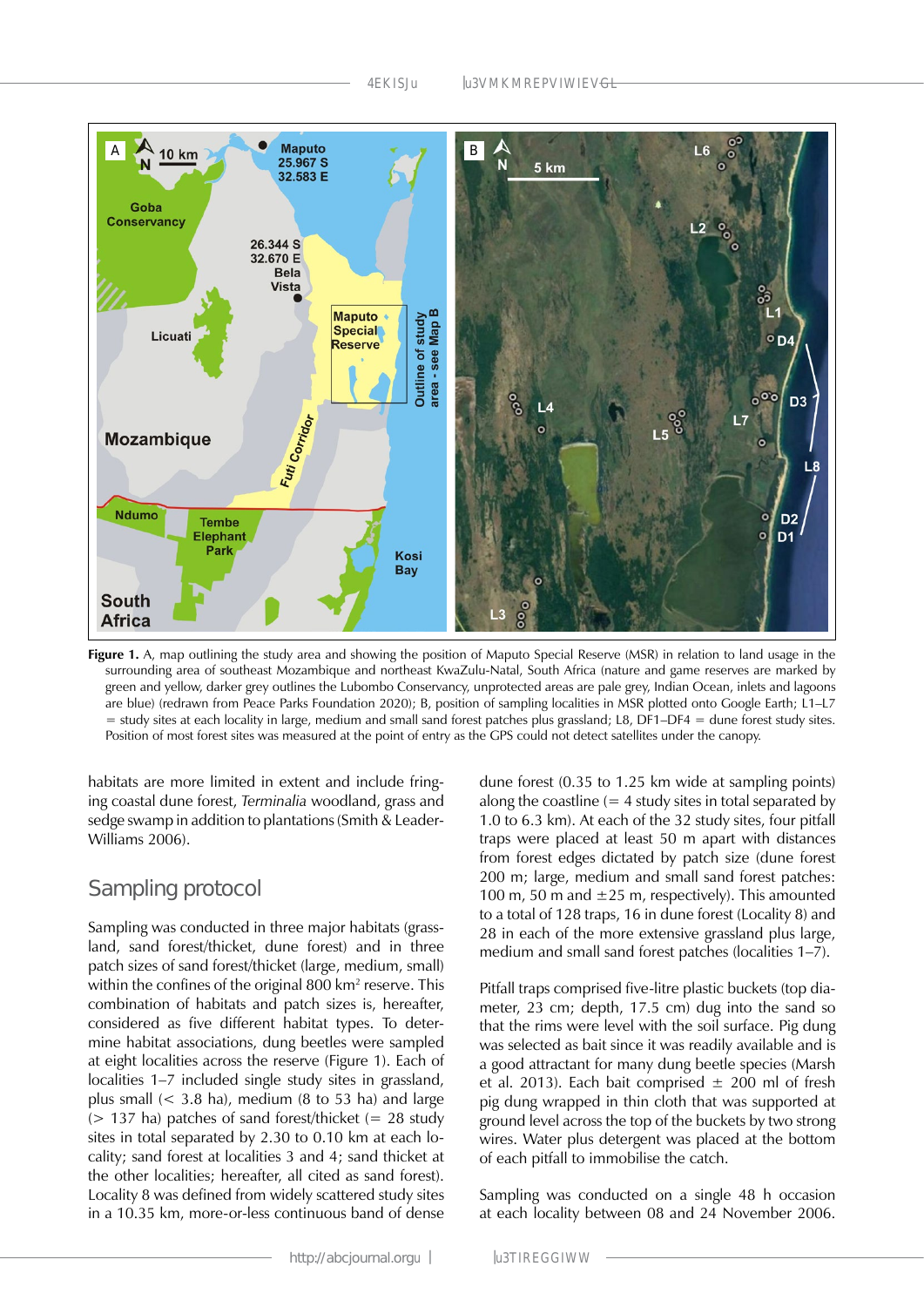Samples were collected every 24 h and placed in 99% ethanol for later identification. Fresh baits were placed on the traps at the beginning of sampling and then replaced three times with fresh baits after  $\pm$  12 h, either early in the morning or late in the afternoon. This protocol presented fresh dung for attracting both diurnal and nocturnal fliers and yielded a total of 256 samples (32 study sites  $\times$  4 traps  $\times$  2 days). Representative material was originally deposited in the reference collection at the University of Pretoria that has now been donated to the IZIKO South African Museum, Cape Town.

### Data analysis

#### *Completeness of sampling*

Coverage-based rarefaction (Chao & Jost 2012) was used to estimate if sampling effort at each study site was sufficient to provide a complete inventory of the species assemblage represented within the whole community. This was determined using the equation:  $\hat{C}n =$ 1 - *f*<sub>1</sub> / *n* [(*n* - 1)*f*<sub>1</sub> / (*n* - 1)*f*<sub>1</sub> + 2*f*<sub>2</sub>], where *f*<sub>1</sub> and *f*<sub>2</sub> are, respectively, the numbers of species with one (singletons) and two individuals (doubletons) in the sample and *n* is the number of individuals. Sample completeness  $(cn)$ indicates the proportion of the entire community represented by the trapped species (Chao & Jost, 2012). When  $\hat{C}n \approx 100\%$  (or '1' on a 0–1 scale), sampling is complete in terms of the effort and capture technique used. Therefore, the diversity values can be compared directly (Chao & Jost 2012). Sample coverage was calculated using the iNEXT package for R (Hsieh et al. 2016).

#### *Species abundance patterns*

General linear mixed effects models (GLMM) with poisson error distributions were used to examine how numbers of species and abundance were affected by habitat type and between–study site heterogeneity within each habitat. Due to high over-dispersion detected for abundance, the quasi-poisson error distribution was used (Crawley 2013). Habitat type was considered as a fixed factor and study sites as a random factor. Traps (128 in total) were nested within study sites; study sites were the replicates. For analyses of deviance and tests of contrasts, we used the Type II Wald Chi square test. For the adjustment of *P* values in the contrasts, we used the Tukey method. Analyses were carried out using the 'lme4' (Bates et al. 2020), 'multcomp' (Hothorn et al. 2017), and 'MASS' (Ripley et al. 2019) packages in R v. 3.5.3 (R Core Team 2019).

#### *Diversity and rarity*

Additive partitioning of total species richness (gamma γ) (Veech et al. 2002; Crist et al. 2003) was used (1) to determine the proportion of species occurring within (alpha –  $\alpha$ ) and between study sites (beta –  $\beta_1$ ) in each of the five habitats ( $\gamma = \alpha + \beta_1$  study sites) and (2) to determine overall proportion of diversity occurring within (α) and between study sites ( $β_1$ ) and between habitat types (β<sub>2</sub>) (γ = α + β<sub>1</sub> study sites + β<sub>2</sub> habitat types). This approach permitted a direct comparison between numbers of species attributable to the alpha and beta components of gamma diversity.

We calculated a species rarity index based on species distribution across sampling sites. This was calculated as 1 – (n*<sup>i</sup>* / N), where n*<sup>i</sup>* is the number of sites at which species *i* was present, and n is the total number of sites (N = 32). Based on the index values, frequency of species occupation at the 32 sites determines the proportion of species with restricted occurrence across the study area.

#### *Habitat and biogeographical associations*

Factor analysis and hierarchical analysis of oblique factors (Tibco Software Inc. 1987–2014 – Statistica 13.3.) were used to analyse local distribution patterns across the 32 study sites. The  $32 \times 61$  data matrix represented mean abundance per sample at 32 study sites for each of 61 species of dung beetles. The data were 4th root transformed before factor analysis using varimax-normalised rotation of factors. Hierarchical analysis of oblique factors was used to identify clusters of sites with similar faunal composition (default setting of 0.7) and determine the amount of shared and unique variance between clusters represented by extended factors.

Non-metric multi-dimensional scaling (NMDS) (Tibco Software Inc. 1987–2014 – Statistica 13.3.) and a minimum spanning tree (MST) were used to analyse bias in spatial distribution of dung beetle species between five habitat types. The  $61 \times 5$  data matrix represented mean abundance per sample of 61 species in grassland, dune forest and the three different patch sizes of sand forest. The data were square root transformed and converted to a correlation matrix before NMDS analysis. The distance matrix was used to fit a minimum spanning tree to the ordination biplot for dimensions 1 and 2. Distances between species pairs were first placed in rank order. A search then determined the shortest distances between each species pair until all data points were connected by a complete tree. Dotted lines were used to represent the greatest distances  $(> 0.7)$  on the MST to assist defining clusters with similar habitat bias.

Habitat bias was combined with measurements of biogeographical bias. That shown by 50 of the 61 species was defined using the classification in Davis and Scholtz (2020 – three patterns, east coast, savanna or sandy savanna). Biogeographical bias shown by *Onthophagus juvencus* Klug and ten unnamed or undescribed species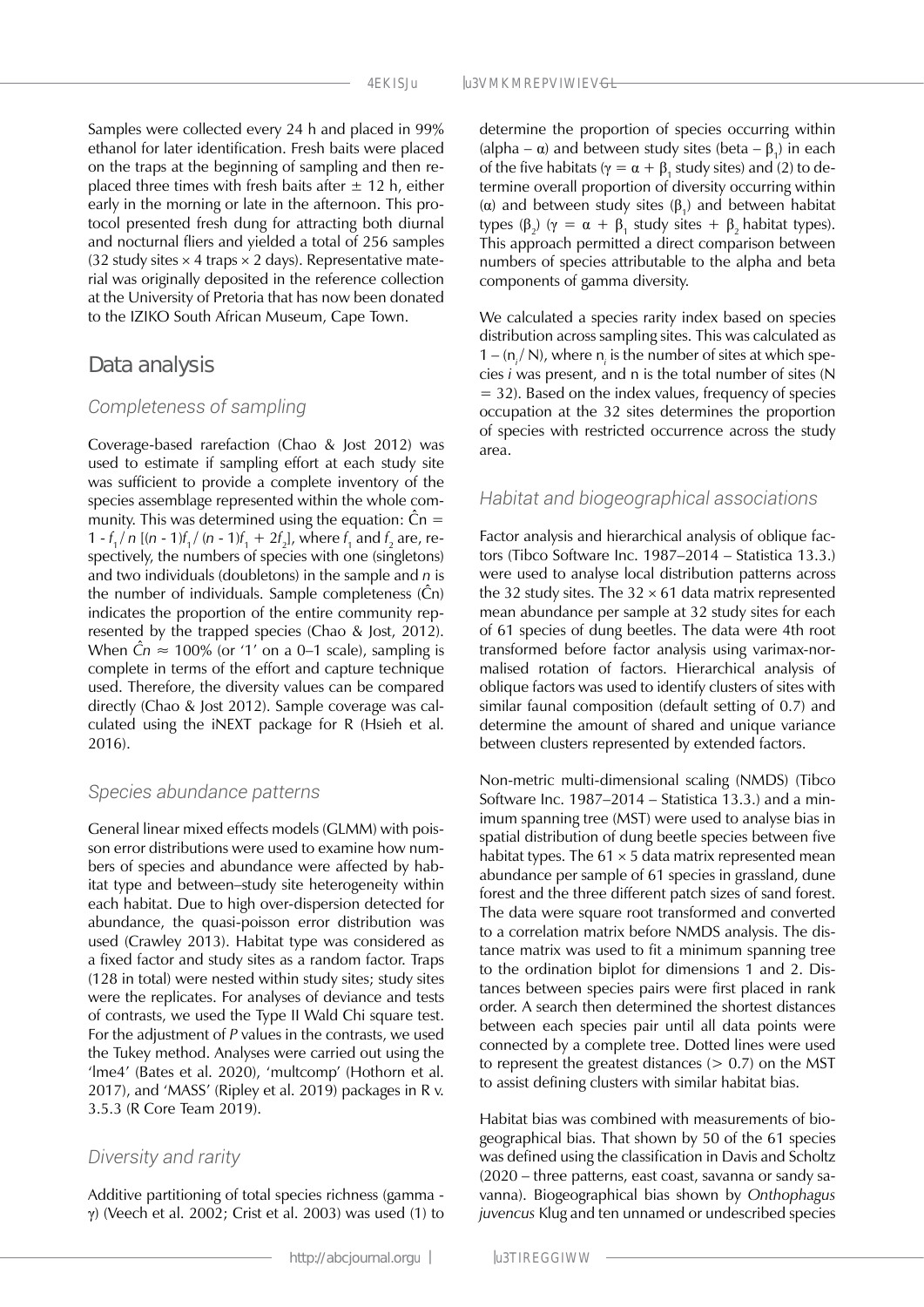**Table 1.** Species numbers and abundance of dung beetles in three habitats and three patch sizes of sand forest in Maputo Special Reserve (*f* 1 / *f* 2 = number the numbers of species with one (singletons) and two individuals (doubletons) in the sample; *Cn* = sampled coverage (Chao and Jost 2012)

| Diversity data and coverage | Dune forest  |              | Sand forest   | <b>Grassland</b> | <b>All habitats</b> |              |
|-----------------------------|--------------|--------------|---------------|------------------|---------------------|--------------|
|                             |              | Large        | <b>Medium</b> | <b>Small</b>     |                     |              |
| Total species $\pm$ 95% CI  | $21 \pm 4.3$ | $33 \pm 2.9$ | $30 \pm 2.9$  | $40 \pm 3.9$     | $49 \pm 4.8$        | $61 \pm 4.2$ |
| Total abundance             | 13873        | 8405         | 9500          | 5172             | 20177               | 57127        |
| $f_1/f_2$                   | 5/1          | 3/1          | 3/2           | 9/4              | 8/4                 | 8/2          |
| Ĉn                          | 0.9996       | 0.9996       | 0.9983        | 0.9997           | 0.9996              | 0.9996       |

also conformed to these three patterns according to known distribution patterns (pers. obs. ALVD).

## **Results**

#### Completeness of sampling

A total of 57 127 individuals, belonging to 61 species and 23 genera, was captured in the five habitat types. In all cases, completeness of sampling  $(\hat{C}_n)$  was close to '1' with a sampling deficit of less than 0.2% (Table 1). These results indicate that our comparisons of richness species, abundance and species composition are reliable. Overall, nine species (15%) accumulated around 74% of total abundance: *Proagoderus aciculatus* (Fahraeus) (27%) more typical of dune forest; followed by three species biased to grassland, *Mimonthophagus ambiguus* (Péringuey) (13%), *Proagoderus aureiceps* (d'Orbigny) (7%), *Kurtops signatus* (Fahraeus) (6%); and five species biased to sand forest, *Sisyphus oralensis* Daniel & Davis (5%), *Onthophagus lacustris* Harold (5%), *Catharsius pandion* Harold (4%), *Onthophagus* sp. 1 (4%), *Onthophagus giuseppecarpanetoi* Tagliaferri

& Moretto (3%) (Table S1). However, about 23% of the total species (14) were restricted to less than two study sites and about 59% (36) to less than eight sampling sites (Figures 2, S1).

#### Species abundance patterns

GLMM indicated differences in species numbers and abundance between habitat types (χ<sup>2</sup><sub>species number</sub> = 75.31, df = 4,  $P < 0.001$ ;  $\chi^2_{\text{abundance}} = 63.39$ , df = 4,  $P$ <0.001) and significant spatial heterogeneity between study sites within habitats ( $\chi^2$ <sub>species number</sub> = 11.44, df = 5,  $P = 0.041$ ;  $\chi^2$ <sub>abundance</sub> = 11.78, df = 5,  $P = 0.037$ ). The median number of species was significantly higher in grassland than in dune forest and sand forest patches of different sizes where values were relatively similar and did not differ significantly (Figure 3A). The greatest, between-site heterogeneity in number of species was found within grasslands and small sand forest patches (Figure S2A). Median abundances in dune forest and grassland did not differ significantly but were significantly higher than those in sand forest patches (Figure 3B). The greatest, between-site variation in abundance, was found within grasslands followed by dune forest (Figure S2B).



**Figure 2.** Frequency distribution for proportions of species recorded at 32 study sites in MSR ( $n = 4$ ) in dune forest;  $n = 7$  in grassland and each of three patch sizes of sand forest). Dotted lines delineate the relative incidence of rarer species at study sites. Note that a high percentage of the total species are found only in 25% of the sampled sites. See Figure S1 for values of the species rarity index.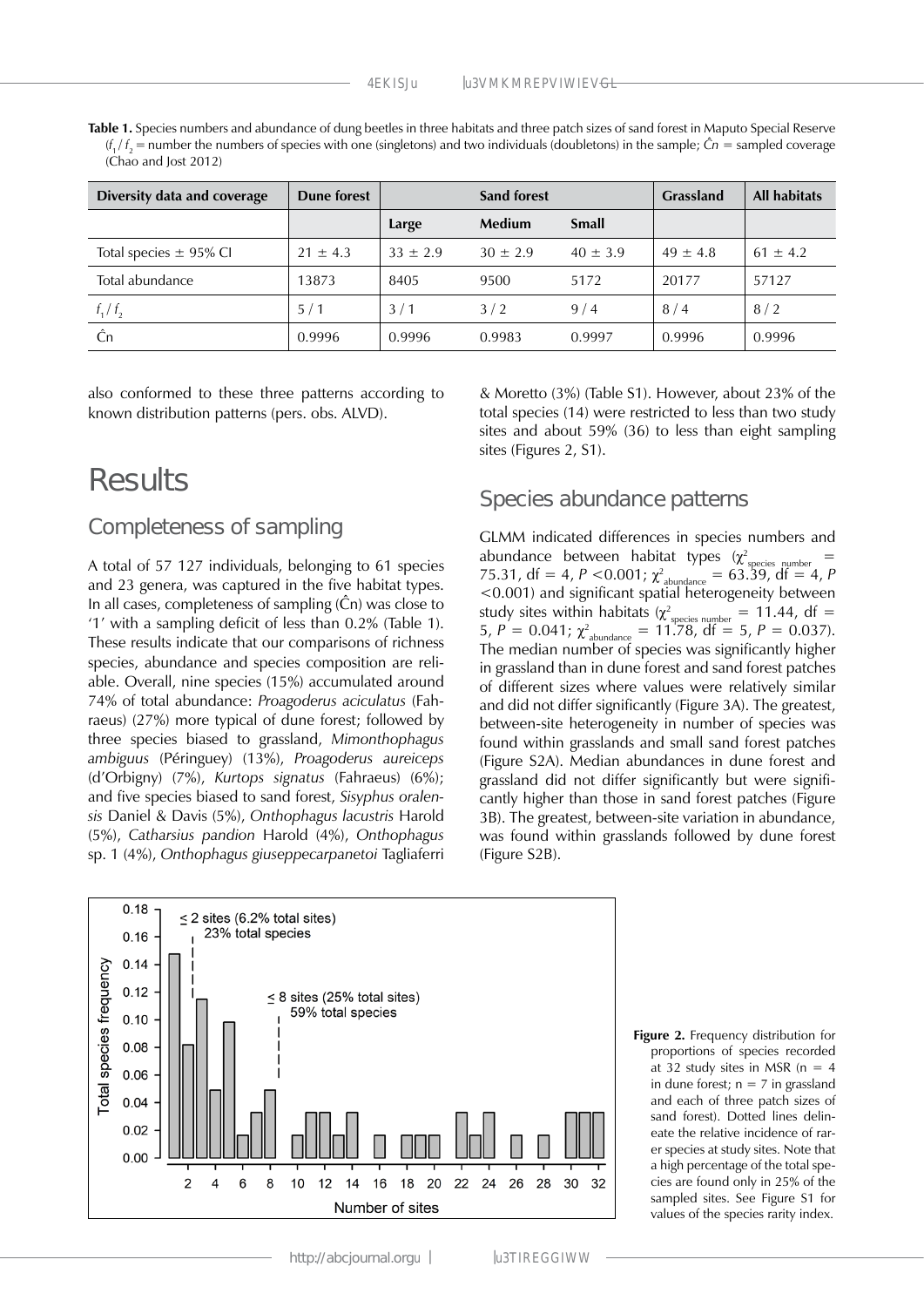

**Figure 3.** Box plots comparing number of species (A) and abundance (B) in each habitat type (DF = dune forest, SF-L, SF-M, SF-S = large, medium and small sand forest patches,  $G =$  grassland). Within each box, the mid-line represents the median whereas the lower and upper extents of the box represent the interquartile range  $Q_{\rm i}=$  25th percentile and  $Q_{\rm i}=$  75th percentile, respectively. Whiskers are minimum and maximum values. Black points represent outliers. Different letters indicate statistical differences at *P* <0.05.

Relative proportions of total species and individuals (Table 1) also differed between habitats. The overall highest proportions of species (80.3% of 61) and individuals (36.3% of 57127) was found in grasslands. Although the lowest proportion of individuals (9.1%) was recorded in small sand forest patches, species richness was relatively higher (65.7%) than in the medium and large patches (49.1%, 54.1%) with relative abundance of 16.6% and 14.7%, respectively. Dune forest showed the lowest proportions of species (34.5%) but higher relative abundance (24.3%) than other forest habitats despite the lower number of study sites.

Several other trends in heterogeneity were noted across the reserve. These include a decline in abundance northwards along the coastline in dune forest (Locality 8: study sites 1–4) and higher species numbers and abundance in grassland at inland localities 3 and 4 plus coastal Locality 7 that are partly paralleled in sand forest at those localities (Figure S2). Mostly lower numbers were recorded at study sites in localities 1, 2, 5 and 6.

#### Diversity and rarity

In an additive manner, gamma diversity (γ) across the study area in MSR was expressed as:  $61 = 15.6$  [α within study sites] + 34.6 [β<sub>1</sub> between sites] + 11.1 [β<sub>2</sub> between habitat types] (Figure 4). Proportionally, overall diversity was divisible into only 25% generated by alpha diversity within study sites and 57% generated by beta diversity between study sites at different localities with 18% generated by beta diversity between habitats. On the habitat scale, sand forest and grassland accounted for the highest values of beta diversity between study sites at different localities (55 to 62%) while dune forest showed the lowest beta diversity values between study sites (40%). The slightly greater contribution of beta diversity in small sand forest and grassland (62% and 57%, respectively) is reflected by greater numbers of rarer species (larger *f* <sup>1</sup>/ *f* <sup>2</sup>values – Table 1) and the higher contribution of alpha diversity in dune forest is reflected by dominance of a single species (*Proagoderus aciculatus*, 70.1% – Table S1).



Figure 4. Contribution of each spatial component (habitat and patch size) to total species numbers sampled in the entire reserve (gamma diversity,  $n = 61$  species); alpha  $(α) =$  diversity contributed by study sites; beta  $(β<sub>1</sub>) =$  diversity between study sites; beta  $(\beta_2)$ = diversity between habitats. Proportions contributed by alpha and beta diversity are shown by the divisions within the bars whereas numbers of species are shown inside the bars (see methods).  $DF =$ dune forest:  $SF-L$ ,  $SF-M$ ,  $SF-S$  = large, medium and small sand forest patches;  $G =$  grassland.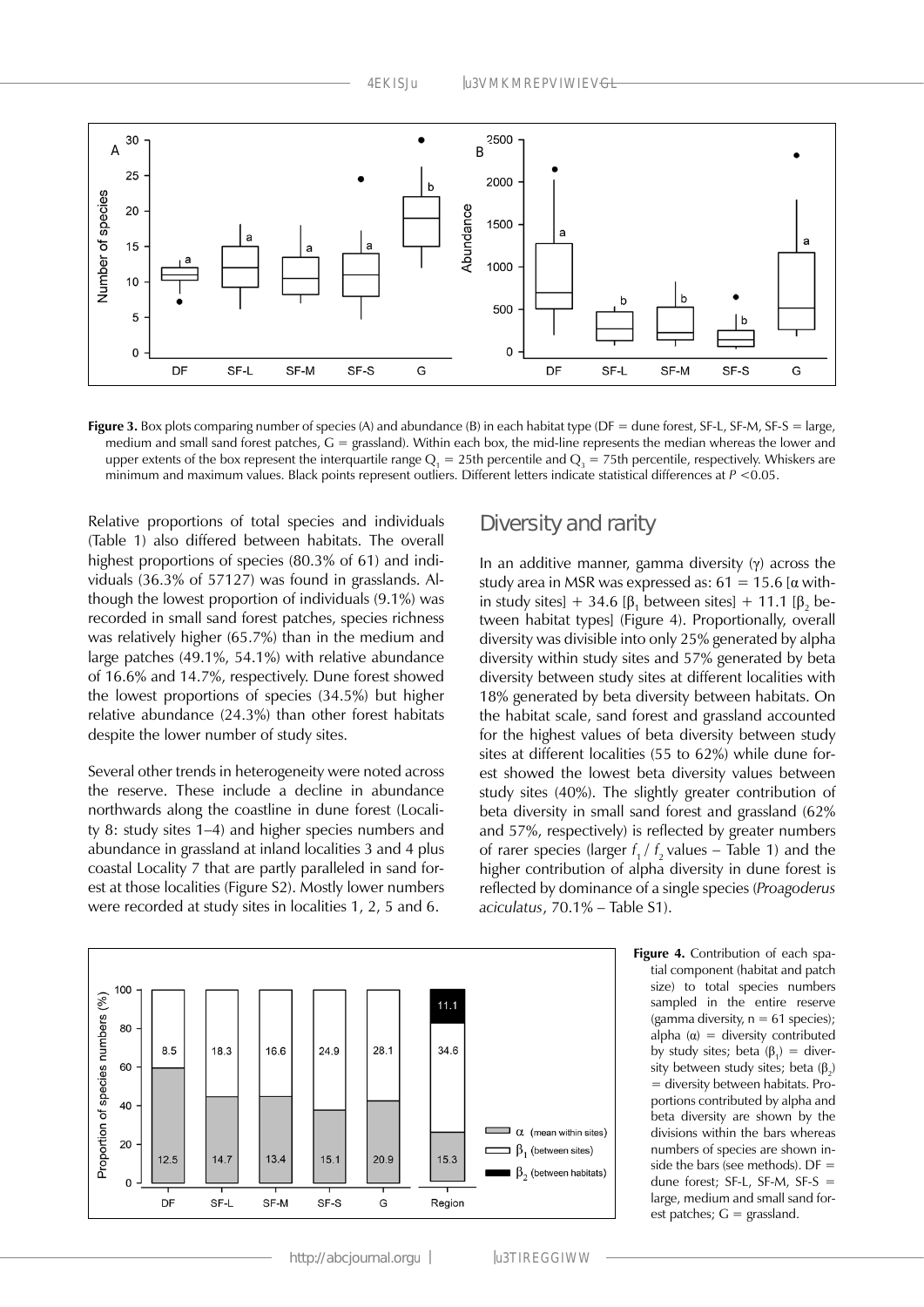#### Habitat and biogeographical patterns

Factor analysis and hierarchical analysis of oblique factors defined three differing spatial patterns in MSR accounting for 84.7% of the overall variance between mean species abundance data at 32 study sites (Figure 5A). The dung beetle faunas of grassland sites (93% unique variance) showed strong differences to those at forest study sites. The dung beetle faunas of dune and sand forest sites were structurally close (83% or 77% shared variance). There was some inconsistency in initial habitat classification as the 'sand forest faunas' at Locality 7 (large, medium and small patches) and Locality 5 (medium patch) were classified with the dune forest study sites. However, no difference was detected between most sand forest and sand thicket faunas.

NMDS ordination and a MST indicated three groups of species showing a local bias to either dune forest (6

 $_{G5}$ 

<sup>ော်</sup>

ೢ಄ಁ

<sup>67</sup>ම

Eigen

values

19.45

1.80

 $0.0$ 

 $\overline{1}$ 

 $25$ 

 $-1.4$ 

F<sub>1</sub> **Factors** 

 $F<sub>2</sub>$ 5.85

 $F<sub>3</sub>$ 

Siogeogr.<br>Region

**EC**  $\begin{array}{c} 4 \\ 0 \end{array}$ 

SS

Say  $\overline{2}$ 5

 $1-25$  FC

 $-1.6$ 

 $\frac{32}{33-55}$ Say

A

 $1.0$ 

 $0.8$ 

 $0.6$ 

 $0.4$ 

 $0.2$ 

 $0.0$ 

 $-0.2$  $-0.2$ 

 $1.4$ 

 $1.2$ 

 $1.0$ 

 $0.8$  $0.6$ 

 $0.4$ 

 $0.2$ 

 $0.0$ 

 $-0.2$ 

 $-0.4$ 

 $-0.6$ 

 $-0.8$ 

 $-1.0$  $-1.8$ 

Factor

B

Dimension<sub>2</sub>

spp.), patches of sand forest (17 spp.) or grassland (38 spp.) (Figure 5B, Table S1). These species groups also showed differing degrees of bias to either east coast, savanna or sandy savanna distribution patterns at biogeographical scale. Species with distributions centred on the east coast (26 spp.) occurred in all three studied habitat types although there were slightly more in natural forest (15 spp.) than in natural grassland (11 spp.). Species with distributions centred in sandy savanna and savanna were heavily biased to grassland (27 spp.) as opposed to forest occurrence (8 spp.) although this was less true of small sand forest patches (Table 1). Overall endemism to the east coast amounted to 42.6% in terms of total species numbers and 80.6% in terms of mean abundance per sample, of which 61.3% comprised abundance contributed by east coast forest endemics.

Penetration of grassland species into sand forest varied according to patch size, which accounted for the

 $\overline{\overline{\text{Clusters}}}$ 

alues for factors)

 $c<sub>2</sub>$ 



 $(b)$ 

**Figure 5.** A, factor analysis ordination biplot showing three statistically defined clusters with, (a) a table of eigenvector values for each factor with proportional contribution to variance, and (b) *r* 2 values for the relationship between clusters and secondary (S) or primary (P) extended factors derived from hierarchical analysis of oblique factors (data points for study sites:  $G =$  grassland,  $DF =$ dune forest, LF,  $MESE = large$ . medium and small sand forest patches); B, NMDS ordination biplot with minimum spanning tree representing the habitat and biogeographical bias of 61 dung beetle species from Maputo Special Reserve (See Table S1 for key to species:  $EC =$  east coast species.  $SS =$  sandy savanna species, Sav = savanna species).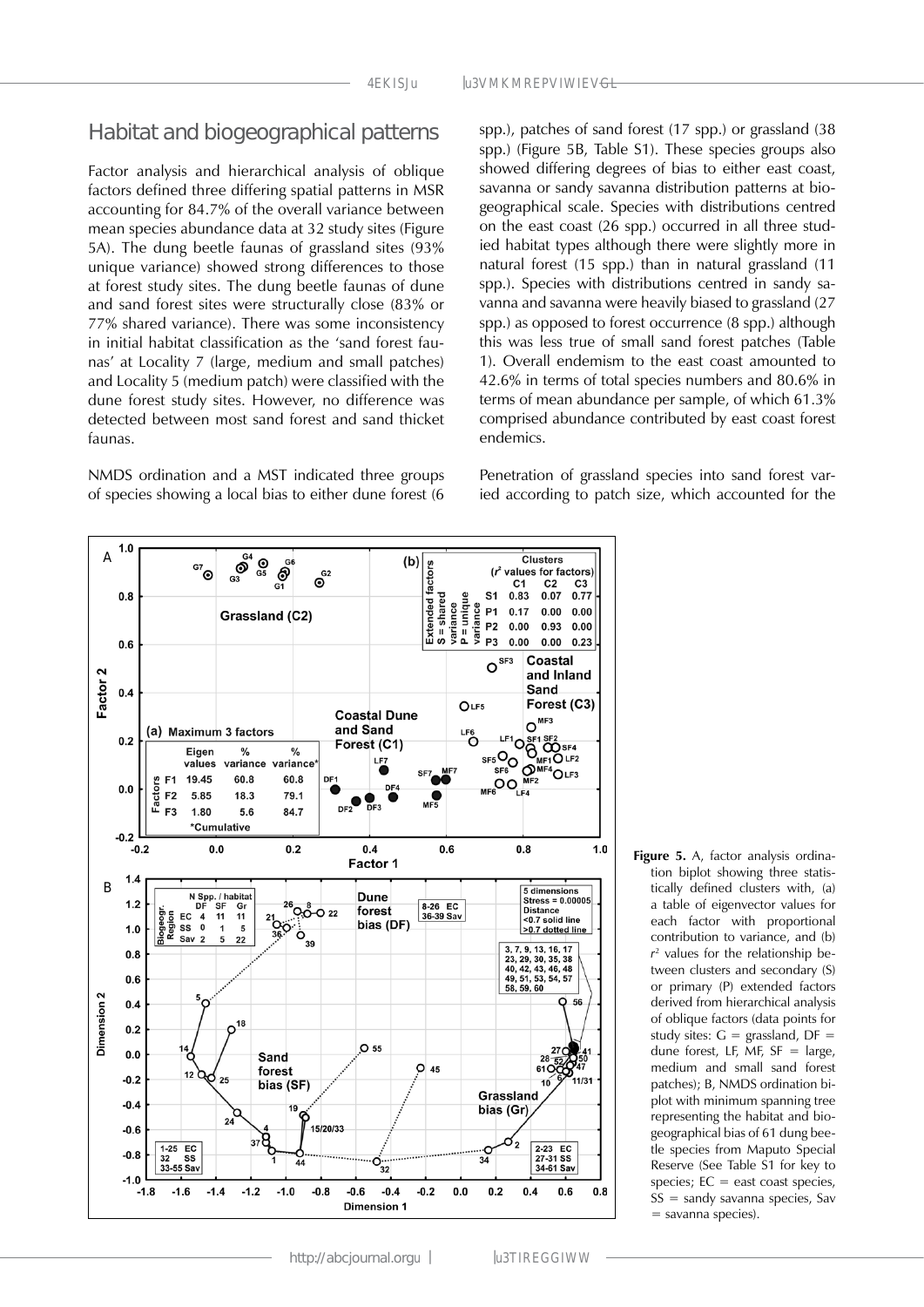| <b>Habitat associations</b>             | Dune forest |       | <b>Grassland</b> |       |       |
|-----------------------------------------|-------------|-------|------------------|-------|-------|
|                                         |             | Large | <b>Medium</b>    | Small |       |
| Total N forest species ^                | 14          | 20    | 18               | 19    | 12    |
| Total N grassland species ^             | 7           | 13    | 12               | 21    | 37    |
| % N grassland species $\hat{\ }$        | 33.3        | 39.4  | 40.0             | 52.5  | 75.5  |
| Average. abundance/sample forest spp. ^ | 430.5       | 133.5 | 135.2            | 71.3  | 9.2   |
| Average abundance/sample grass spp. ^   | 3.0         | 16.6  | 34.5             | 21.1  | 357.7 |
| % abundance grassland species ^         | 0.7         | 11.1  | 20.3             | 22.9  | 97.5  |

**Table 2.** Dung beetle species numbers, abundance, and proportions of grassland species in three habitats and three patch sizes of sand forest in Maputo Special Reserve.

^See Figure 5 and SI plus Table 1 for classification of species habitat associations.

greater total numbers in small patches compared with medium and large patches (Tables 1, 2). Proportional representation by grassland species increased from dune forest across large and medium patches of sand forest becoming much larger in small sand forest patches (Table 2). Proportional average abundance of grassland species per sample also increased from dune forest to large sand forest patches becoming appreciably greater in both medium and small patches but much lower than in unshaded grassland.

## Discussion

We first discuss some peripheral problems associated with defining scale of endemism along the east coast as well as outlining some of the climatic and faunal variation within the deep sand region of the MCE. We then discuss influences on species abundance patterns, associations with habitat and patch size, as well as outlining how recent threats illustrate the importance of MSR for conservation of east coast endemics, particularly in the light of current clearance of forest outside and within other nearby reserves.

### Endemism on the east coast

Centres of endemism have been recognised along the east coast of southern Africa for various biota including flora, mammals and dung beetles (van Wyk 1996; Perera 2011; Davis et al. 2003, 2013; Jacobs et al. 2010). Although many dung beetle species are currently considered to be endemic to either the Pondoland or Maputaland centres (Davis et al. 2020), biogeographical classification relies on the quality of survey data. Whilst the dung beetle fauna of the MCE has been well studied (Davis et al. 2002, 2003, 2013; Jacobs et al. 2010) that to the south in Pondoland is less well studied and that to the north in the Southern Zanzibar–Inhambane Coastal Mosaic is very poorly known. Thus, although some papers have defined species distributions as widespread savanna and Maputaland or east coast endemics (Davis et al. 2003, 2013; Jacobs et al. 2010), the known distributional extent of some species has subsequently changed. For instance, *Sisyphus neobornemisszanus* cited as *S. bornemisszanus* is not restricted to the MCE as it is now known from Pomene further north along the east Mozambique coast in the Southern Zanzibar– Inhambane Coastal Mosaic. Furthermore*, Sisyphus* (*Neosisyphus*) *mirabilis* cited as *Neosisyphus mirabilis* is, also, not restricted to the MCE as it is now also known from far to the south in the Eastern Cape, South Africa. Thus, in the present work the most recent classification developed by Davis and Scholtz (2020) is used to describe biogeographical patterns shown by most of the dung beetle fauna of MSR (savanna, sandy savanna or east coast distribution). Unnamed and possibly undescribed species were also allotted to these three categories according to known distributions (pers. obs. ALVD).

Within the area encompassed by the Maputaland Coastal Forest Mosaic of Olson et al. (2001), annual rainfall is lower inland  $(\pm 600 - 650$  mm) compared to the moister coastal band where annual temperature and rainfall vary from the warm but dryer centre around MSR ( $\pm$  22.4°C, 760–800 mm) to a little cooler and moister at the southern extreme  $(\pm 21.5^{\circ}C, 900-$ 950 mm) and a little warmer and moister at the northern extreme ( $\pm$  22.8°C, 830–860 mm). Of 93 species recorded by four quantitative studies along the coastal part of the MCE (Davis et al. 2002, 2003, 2013; Jacobs 2010; present study), 28 are known only from the east coast. Of these, 25 are protected in the MSR with three recorded only to the south. However, six species recorded in the reserve were not recorded to the south in studies conducted in natural dune forest or in early succession grassland and woodland that replaced cleared dune forest after dredge-mining around Richards Bay (Davis et al. 2002, 2003, 2013). Notably, the reserve does not protect two flightless forest endemics showing restricted east coast distributions. One has been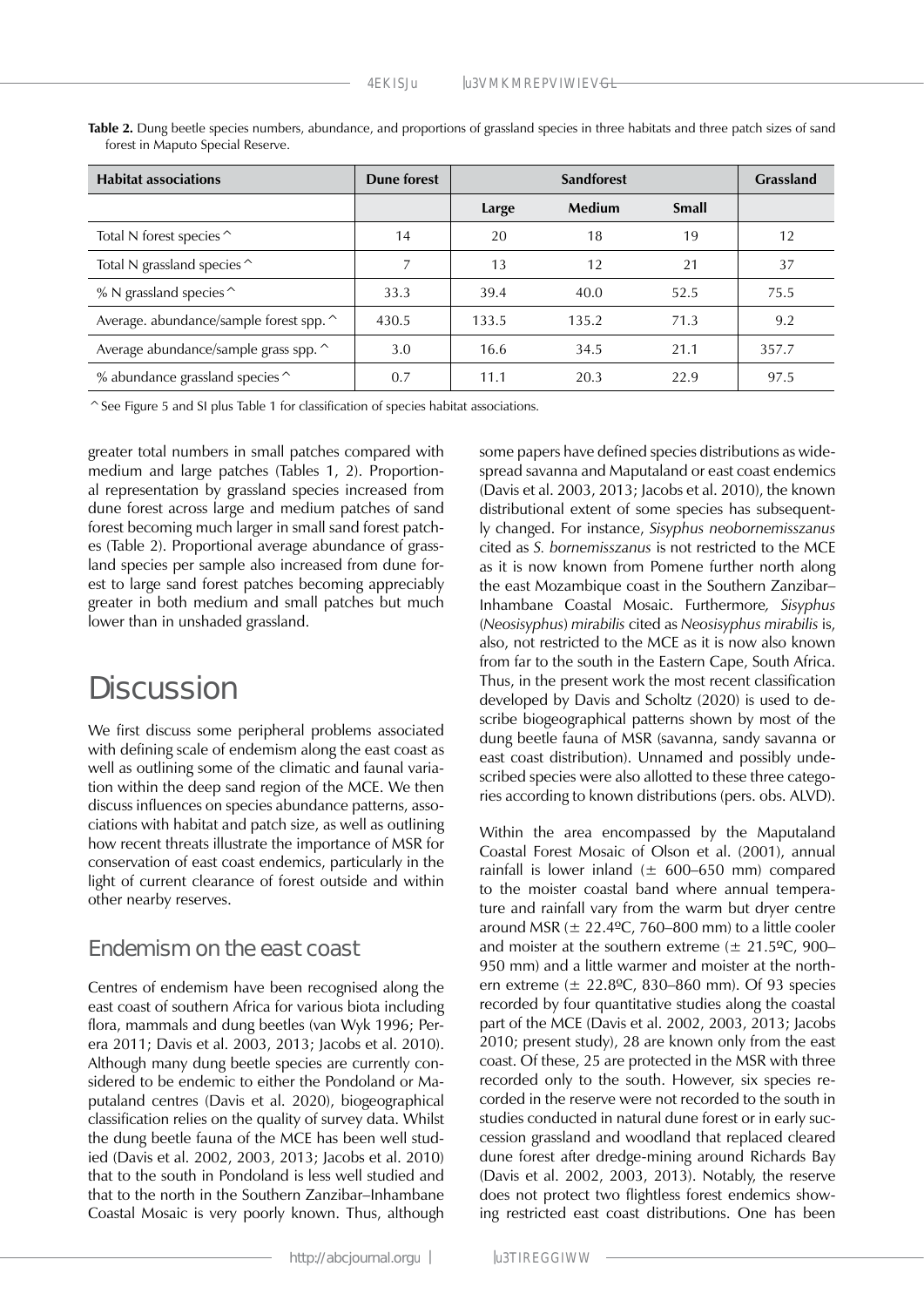recorded at the northern edge of its range near Richards Bay, South Africa (*Gyronotus carinatus* (Boheman)), in the south of the MCE. The other is known from only four museum specimens and is, apparently, restricted to the moist area at the unprotected northern edge of the MCE in Mozambique (*Canthodimorpha lawrencei* Davis, Scholtz & Harrison).

#### Species abundance patterns in the MSR

GLMM results and high beta diversity indicate extensive variation in species abundance composition between study sites and habitats, which may be ascribed to a complex of spatial and temporal factors. These include: (1) different microclimates in grassland sand forest and dune forest habitats; (2) different patch sizes of forests, possibly with increased effects of edges in smaller patches; (3) day-to-day weather variation during sampling; (4) variability in local availability of suitable dung types for feeding and breeding; and (5) possibly, different levels of disturbance by elephants influencing habitat microclimate. Some of these factors may be responsible for trends in spatial patterns.

Differences in species abundance composition in unshaded grassland and shaded woodland or forest habitats of the MCE are known to be strongly correlated to microclimatic factors including light intensity, radiant and ambient temperature (Davis et al. 2002, 2003, 2013). Presumably, these factors were responsible for the three main assemblage structures recorded in MSR. Grassland and forest assemblages showed extreme differences that would parallel extreme differences in microclimate. Differences in assemblage structure between dune and sand forest were limited but significant. However, the driving factors are unclear as no measurements were made of likely differences in percentage canopy cover and underlying microclimate, nor of possibly greater edge effects in smaller patches of sand forest. Nevertheless, it is clear that differences in patch size of sand forest influences the numbers of species and individuals but has not driven any consistent differences in species abundance composition. However, it is unknown if the configuration of patches of different sizes had any effect, particularly after 14 years since data collection.

It is known that weather influences day-to-day variation in activity by dung beetles (Davis 1995, 2002; Davis et al. 2014), primarily the effects of sunshine, cloud or incidence of rainfall on diel temperatures and light intensity although wind may also be a factor, particularly in some coastal regions. Although there were clear differences in Day 1 and Day 2 results at many study sites that were possibly due to weather variation, microclimatic parameters could not be monitored at the 32 study sites for logistical reasons. Furthermore, as the workload demanded that sampling at some localities should be conducted on different days to that at others, it was not possible to standardise weather effects for the entire data set. However, this omission is not thought to have adversely influenced reliability of principal results for diversity and composition.

Over 400 elephants were recorded by the last census in the  $\pm$  1 500 km<sup>2</sup> of MSR (Peace Parks Foundation 2020), up from an earlier census of 180 (de Boer et al.  $2000$ ) when the reserve comprised just 800 km<sup>2</sup>. Although no measurements are available for the effects of past or present elephant damage in the forests of the reserve, past research on dung beetles in Tembe Elephant Reserve and Sileza Nature Reserve showed that assemblage structure in elephant-disturbed sand forest differed to that in undisturbed sand forest (Botes et al. 2006). In and around the reserves, assemblage structure showed even greater differences in human-disturbed sand forest and the surrounding matrix of mixed woodland savanna (Botes et al. 2006), to which sand forest is converted after excessive disturbance (van Rensburg et al. 1999). Thus, size and effect of the elephant population should be monitored in MSR, particularly as sand forest harbours many neo-endemic plant species (van Wyk & Smith 2000).

Although frequency distribution of dung is known to influence local species abundance composition of dung beetle assemblages (Lobo et al. 2006), distribution of dung types and their amounts remain unknown for the sampling period in MSR. However, close to this time, tracking the movement of five elephants showed that they were primarily utilising the sand forest and hygrophilous grassland along the Futi floodplain (Ntumi et al. 2005) in the northeast of the current reserve, a similar pattern to that recorded from earlier tracking and dung counts (de Boer et al. 2000). The Futi floodplain is closest to localities 3 and 4 where large samples of dung beetles were recorded in sand forest and woody grassland. Observations of elephants and their dung during sampling also indicated that elephants visit some sand thicket patches closer to the coastline whereas, currently, frequent observations are made of elephants on the floodplains and in dense dune forest (Peace Parks Foundation 2020). Such differences in the concentration of elephant distribution in relation to water and forage availability could contribute to the differences in local abundance of dung beetles that were recorded across the overall landscape of the reserve.

### Biogeographical plus habitat and patch size patterns in MSR

Within the MSR, biogeographical affiliations, associations with habitat and effects of patch size may be considered to reflect those for dung beetles across the entire region of coastal sands within the MCE. The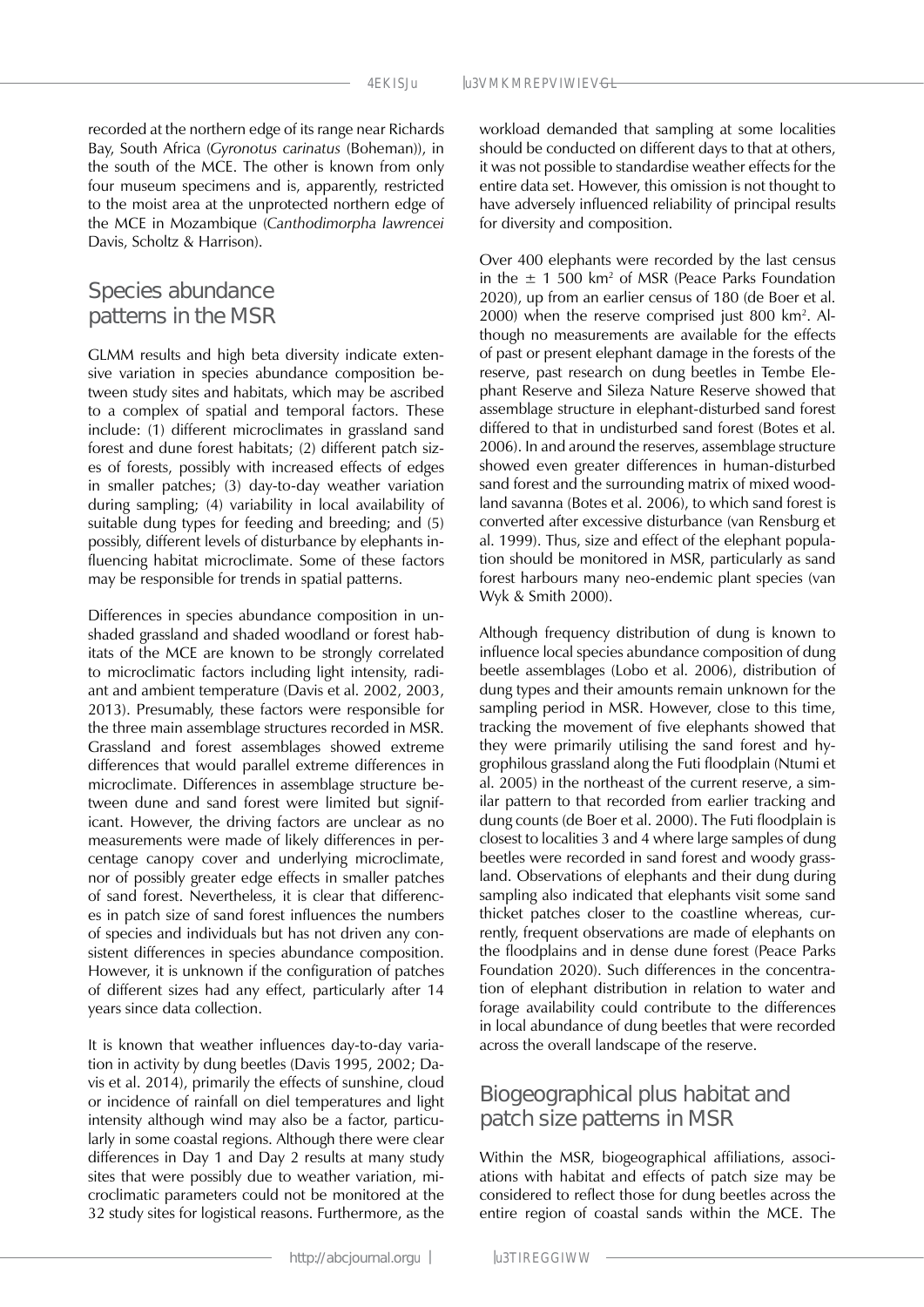reserve does not protect all of the east coastal sand species in the region but does include the bulk of the known endemics (see above). Ordination of site data suggests that classification into either dune or sand forest faunas was not entirely accurate as those in all patch sizes of sand forest' at Locality 7 clustered with dune forest. This probably reflects its greater proximity to the coastline and coastal dune forest than other sites that clustered as sand forest. Nevertheless, the clusters showed limited but significant differences in structure that are reflected by habitat bias to either sand (17 spp.) or dune forest (6 spp.) in 23 species of which 15 are east coast endemics. Despite the heterogeneity in abundance and species data between localities, study sites and sampling days, results suggest that small sand forest patches are less effective in conserving the forest dung beetle fauna. This owes to lower overall abundance than larger patches and greater penetration of species biased to grassland habitat, which is also true of medium patches based on proportional abundance data. Furthermore, the greater representation of savanna taxa in natural grassland suggest that reduction in the extent of forest areas would result in greater prominence of savanna taxa in the east coastal zone. Although 11 out of 38 grassland-biased species were identified as having east coastal centres of distribution, it should be noted that two of these 11 species showed a wider but unique distribution pattern from the east coast into savanna up the Zambezi valley to the Okavango delta and north Namibia (*Copris puncticollis*, *Mimonthophagus ambiguus*).

### Endemism, threats and conservation

Within MSR, some clear trends shown by analyses of local habitat and species distribution data suggest that protection of natural grassland and both large patches of dune and sand forest would be necessary to adequately conserve the endemic east coastal dung beetle fauna. Threats to this fauna were limited at the time of data collection in 2006 when the southeast corner of Mozambique was only accessible by 4×4. However, a new tarmac road was officially opened in November 2018. This reduced the travel time from Kosi Bay (South Africa) to Maputo (capital of Mozambique) from 6 hours via 4×4 tracks to only 90 minutes. Although the new road skirts the entrance to MSR, which has been

upgraded (Peace Parks Foundation 2020), the ease of regional access on tarmac has generated a much greater volume of traffic (Makhaye & Mkhize 2019), which may lead to increased future regional disturbance. For instance, the new road cuts across the Futi corridor, proclaimed as part of the reserve in 2011 to protect elephant movement along the Futi River towards South Africa. Also, a recent report describes increased deforestation for production of charcoal and agricultural lands around and, even within, the nearby Licuati sand forest (Tokura et al. 2020). Furthermore, the road system of MSR has been upgraded and new lodges on the coastline have been created or are under construction for development of ecotourism from which local communities will benefit (Peace Parks Foundation 2020). Nevertheless, under such management, the results suggest that MSR should remain a valuable asset for conservation in the MCE as long as the large patches of sand and dune forest remain preserved within a natural grassland matrix.

## Acknowledgements

The study was supported by the University of Pretoria and the Conservation Ecology Research Unit (CERU), Department of Zoology & Entomology, University of Pretoria, through the 'Project for Maputaland Biodiversity Assessment: Threats and Opportunities', financed by the Mozal Community Development Trust and Billiton's HSEC. We thank Prof. Dr Cornelio P. Ntumi for organising and facilitating permission to sample dung beetles in Maputo Special Reserve under the auspices of this project.

### Competing interests

The authors declare that they have no financial or personal relationships that may have inappropriately influenced them in writing this article.

### Authors' contributions

Design and field execution of the research (FE, CMD), identification of samples (ALVD), data analysis and writing (FE, ALVD), input into writing (CMD, CHS).

# References

- Botes, A., McGeoch, M.A. & van Rensburg, B.J., 2006, 'Elephant- and human-induced changes to dung beetle (Coleoptera: Scarabaeidae) assemblages in the Maputaland Centre of Endemism', *Biological Conservation* 130, 573– 583, [https://doi.org/10.1016/j.biocon.2006.01.020.](https://doi.org/10.1016/j.biocon.2006.01.020)
- Bates, D., Mächler, M., Bolker, B., Walker, S., Christensen, R.H.B., Singmann. H., Dai, B., Grothendieck, G. & Green, P., 2020, Linear mixed-effects models using 'Eigen' and S4. R package version 1.1–23. [https://cran.r-project.org/web/](https://cran.r-project.org/web/packages/lme4/index.html) [packages/lme4/index.html.](https://cran.r-project.org/web/packages/lme4/index.html) Accessed April 2020.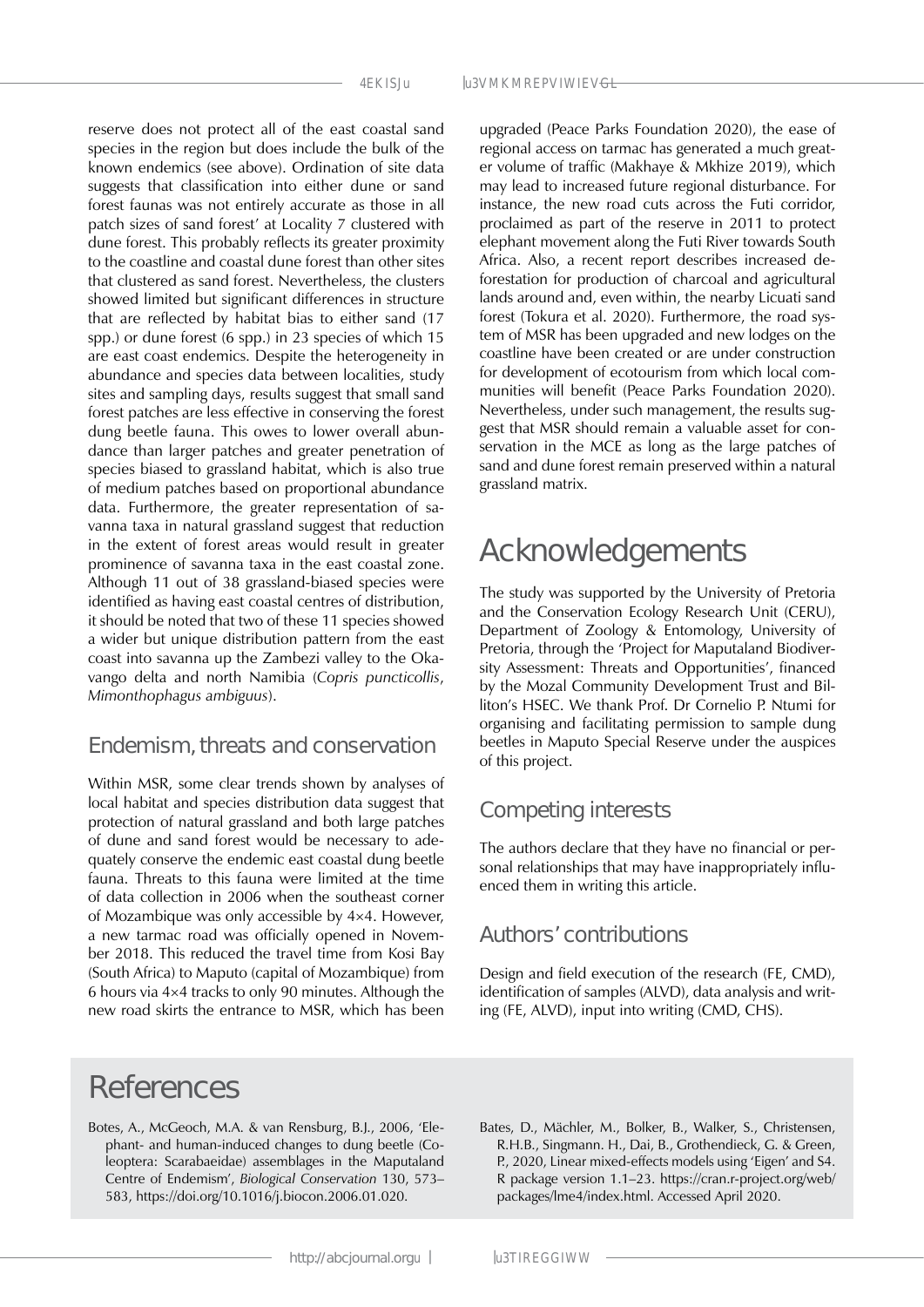- Chao, A. & Jost, L., 2012, 'Coverage-based rarefaction and extrapolation: standardizing samples by completeness rather than size', *Ecology* 93, 2533–2347. [https://doi.org/](https://doi.org) 10.1890/11-1952.1.
- Crawley, M.J., 2013, *The R book* (*2nd edn*). Wiley, London, UK
- Crist, T.O., Veech, J.A., Summerville, K.S., & Gering, J.C., 2003, 'Partitioning species diversity across landscapes and regions: a hierarchical analysis of alpha, beta, and gamma diversity', *American Naturalist* 162, 734–743, [https://doi.](https://doi.org/10.1086/378901) [org/10.1086/378901.](https://doi.org/10.1086/378901)
- Davis, A.L.V., 1995, 'Daily weather variation and temporal dynamics in an Afrotropical dung beetle community (Coleoptera: Scarabaeidae)', *Acta Oecologica* 16, 641–656.
- Davis, A.L.V., 2002, 'Dung beetle diversity in South Africa: influential factors, conservation status, data inadequacies and survey design', *African Entomology* 10, 53–65.
- Davis, A.L.V., Swemmer, A.M., Scholtz, C.H., Deschodt, C.M. & Tshikae, B.P., 2014, 'Roles of environmental variables and land usage as drivers of dung beetle assemblage structure in mopane woodland', *Austral Ecology* 39, 313–327, <https://doi.org/10.1111/aec.12081>.
- Davis, A.L.V., van Aarde, R.J., Scholtz, C.H. & Delport, J.H., 2002, 'Increasing representation of localized dung beetles across a chronosequence of regenerating vegetation and natural dune forest in South Africa', *Global Ecology and Biogeography* 11, 191–209, [https://doi.org/10.1046/](https://doi.org/10.1046/j.1466-822X.2002.00283) [j.1466-822X.2002.00283.](https://doi.org/10.1046/j.1466-822X.2002.00283)x.
- Davis, A.L.V., van Aarde, R.J., Scholtz, C.H. & Delport, J.H., 2003, 'Convergence between dung beetle assemblages of a post-mining chronosequence and unmined dune forest', *Restoration Ecology* 11, 29–42, [https://doi.org/10.1046/](https://doi.org/10.1046/j.1526-100X.2003.00133) [j.1526-100X.2003.00133.](https://doi.org/10.1046/j.1526-100X.2003.00133)x.
- Davis, A.L.V., van Aarde, R.J., Scholtz, C.H., Guldemond, R.A.R., Fourie, J. & Deschodt, C.M., 2013, 'Is microclimate-driven turnover of dung beetle assemblage structure in regenerating coastal vegetation a precursor to re-establishment of a forest fauna?', *Journal of Insect Conservation* 17, 565–576, <https://doi.org/10.1007/s10841>- 012-9542-8.
- Davis, A.L.V. & Scholtz, C.H., 2020, 'Dung beetle conservation biogeography in southern Africa: current challenges and potential effects of climatic change', *Biodiversity and Conservation* 29, 667–693, [https://doi.org/10.1007/](https://doi.org/10.1007/s10531) [s10531-](https://doi.org/10.1007/s10531)019-01904-7.
- Davis, A.L.V., Deschodt, C.M. & Scholtz, C.H., 2020, Conservation assessment of scarabaeine dung beetles in South Africa, Botswana and Namibia: IUCN red list categories, atlas and ecological notes. *Suricata* 6. South African National Biodiversity Institute, Pretoria
- de Boer, W.F., Ntumi, C.P., Correia, A.U. & Mafuca, J.M., 2000, 'Diet and distribution of elephant in the Maputo Elephant Reserve, Mozambique', *African Journal of Ecology* 38,188– 201, <https://doi.org/10.1046/j.1365-2028.2000.00243>.x.
- Hsieh, T.C., Ma, K.H. & Chao, A., 2016, 'iNEXT: an R package for rarefaction and extrapolation of species diversity (Hill numbers)', *Methods in Ecology and Evolution* 7, 1451– 1456, [https://doi.org/10.1111/2041-210X.12613.](https://doi.org/10.1111/2041-210X.12613)
- Hothorn, T., Bretz, F., Westfall, P., Heiberger, R.M., Schuetzenmeister, A. & Scheibe, S., 2020, Simultaneous inference in general parametric models, R package 1.4-13. Accessed April 2020.
- Jacobs, C.T., Scholtz, C.H., Escobar, F. & Davis, A.L.V., 2010, 'How might intensification of farming influence dung beetle diversity (Coleoptera: Scarabaeidae) in Maputo Special Reserve (Mozambique)?', *Journal of Insect Conservation* 14, 389–399, [https://doi.org/10.1007/s10841-](https://doi.org/10.1007/s10841)010- 9270-x.
- Lobo, J.M., Hortal, J. & Cabrero-Sanudo, F.J., 2006, 'Regional and local influence of grazing activity on the diversity of a semi-arid dung beetle community.', *Diversity and Distributions* 12, 111–123, [https://doi.org/10.1111/j.1366-](https://doi.org/10.1111/j.1366-9516.2006.00194) [9516.2006.00194](https://doi.org/10.1111/j.1366-9516.2006.00194).x.
- Makhaye, C. & Mkhize, N.C.E., 2019, 'Calls for 24-hour border post as new road to Mozambique boosts KZN businesses', *Business Day*, 24 January 2019.
- Marsh, C.J., Louzada, J., Beiroz, W. & Ewers, R.M., 2013, 'Optimising bait for pitfall trapping of Amazonian dung beetles (Coleoptera: Scarabaeinae)', *PLoS ONE* 8, e73147, <https://doi.org/10.1371/journal.pone.0073147.>
- Mucina, L. & Rutherford, M.C., 2006, The vegetation of South Africa, Lesotho and Swaziland. *Strelitzia* 19, 1–807, South African National Biodiversity Institute, Pretoria.
- Olson, D.M., Dinerstein, E., Wikramanayake, E.D., Burgess, N.D., Powell, G.V.N., Underwood E.C., d'Amico, J.A., Itoua, I., Strand, H.E., Morrison, J.C., Loucks, C.J., Allnutt, T.F., Ricketts, T.H., Kura, Y., Lamoreux, J.F., Wettengel, W.W, Hedao, P. & Kassem, K.R., 2001, 'Terrestrial ecoregions of the world: a new map of life on earth', *Bioscience* 51, 933– 938, <https://doi.org/10.1641/0006>-3568(2001)051[0933:- TEOTWA][2.0.CO;](2.0.CO)2.
- Ntumi, C.P., van Aarde, R.J., Fairall, N. & de Boer, W.F., 2005, 'Use of space and habitat by elephants (*Loxodonta africana*) in the Maputo Elephant Reserve, Mozambique', *South African Journal of Wildlife Research* 35, 139–146.
- Peace Parks Foundation, 2020, *One of earth's 36 biologically richest and most endangered ecoregions*, [https://www.](https://www.peaceparks.org/parks/maputo) [peaceparks.org/parks/maputo-](https://www.peaceparks.org/parks/maputo)special-reserve/. Accessed 24 January 2020
- Perera, S.J., Ratnayake-Perera, D. & Procheş, Ş., 2011, 'Vertebrate distributions indicate a greater Maputaland– Pondoland–Albany region of endemism', *South African Journal of Science* 107, Art. #462, 1–15, [http://dx.doi.](http://dx.doi.org/10.4102/sajs.v107i7/8.462) [org/10.4102/sajs.v107i7/8.462.](http://dx.doi.org/10.4102/sajs.v107i7/8.462)
- R Core Team, 2019, *R: A language and environment for statistical computing*. R Foundation for Statistical Computing, Vienna, Austria, URL:<https://www.R-project.org>/
- Ripley, B., Venables, B., Bates, D.M., Hornik, K., Gebhardt, A. & Firth, D., 2019, *Support functions and datasets for Venables and Ripley's MASS*, R package version 7.3-51.5. Accessed April 2020
- Smith, R.J. & Leader-Williams, N., 2006, *The Maputaland conservation planning system and conservation assessment*, Durell Institute of Conservation and Ecology, University of Kent, Canterbury, UK.
- TIBCO Software Inc., 1984–2017, *Tibco Statistica, version 13.3*.
- Tokura, W., Matimele, H., Smit, J. & Hoffman, M.T., 2020, Long term changes in forest cover in a global biodiversity hotspot in southern Mozambique. *Bothalia* 50, 1–17, <https://doi.org/10.38201/btha.abc.v50.i1>.1.
- van Aarde, R.J., Ferreira, S.M., Kritzinger, J.J., van Dyk, P.J., Vogt, M. & Wassenaar, T.D., 1996, 'An evaluation of habitat rehabilitation on coastal dune forests in northern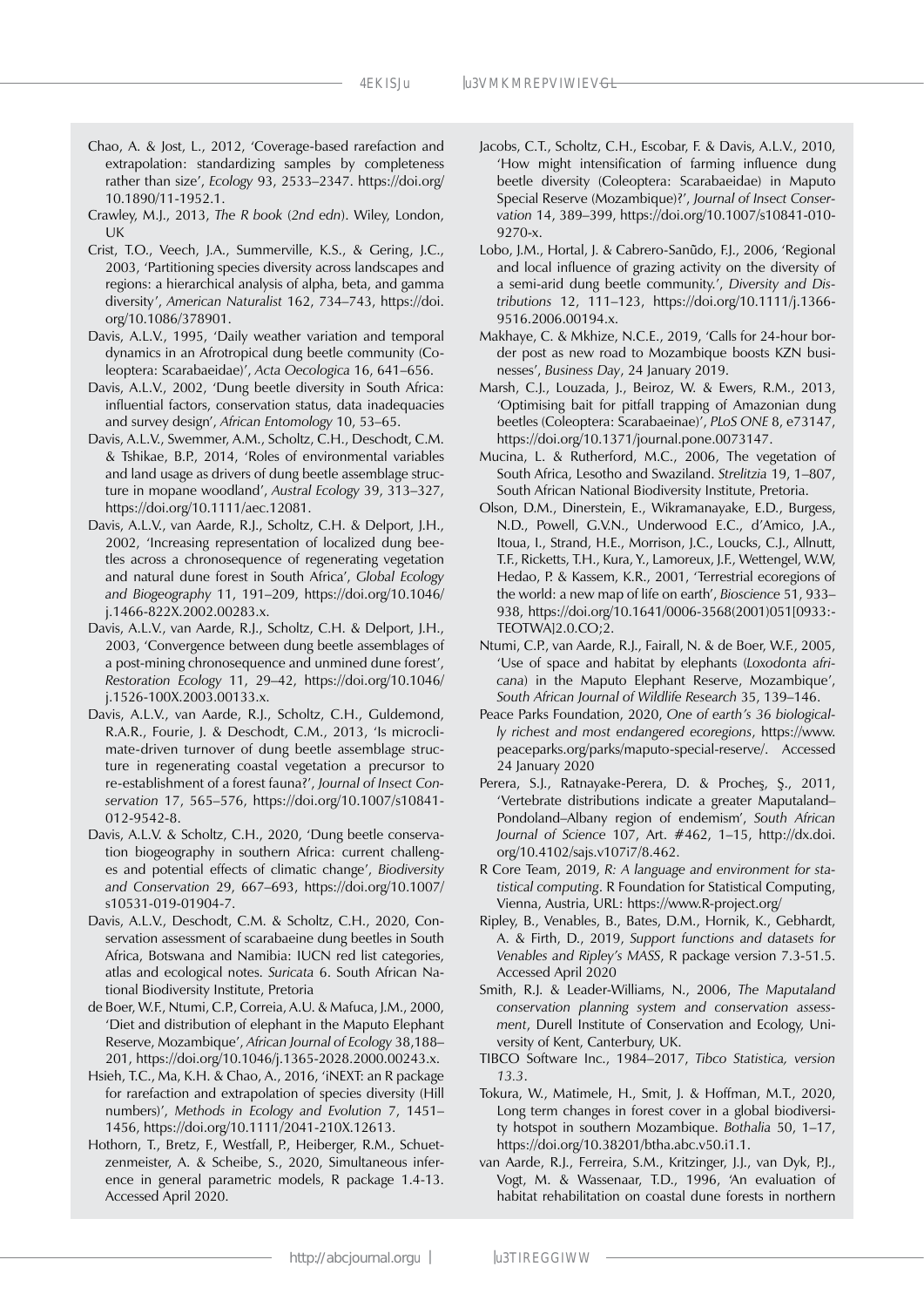KwaZulu-Natal, South Africa', *Restoration Ecology* 4, 334– 345,<https://doi.org/10.1111/j.1526-100X.1996.tb00186>.x.

van Rensburg, B.J., McGeoch, M.A., Chown, S.L. & van Jaarsveld, A.S., 1999, 'Conservation of heterogeneity among dung beetles in the Maputaland Centre of Endemism, South Africa', *Biological Conservation* 88, 145–153, <https://doi.org/10.1016/S0006>-3207(98)00109-8.

van Wyk, A.E., 1994, Maputaland-Pondoland region, In: Davis, S.D., Heywood, V.H & Hamilton, A.C., (eds) *Centres of*  *plant diversity: a guide and strategy for their conservation*. Oxford University Press, Oxford, pp. 227–235.

- van Wyk, A.E. & Smith, G.F., 2000, *Floristic and succulent riches in southern Africa: a review of centres of endemism*, Umdaus Press, Pretoria.
- Veech, J.A., Summerville, K.S., Crist, T.O. & Gering, J.C., 2002, 'The additive partitioning of diversity: recent revival of an old idea', *Oikos* 99, 3–9, [https://doi.org/10.1034/](https://doi.org/10.1034/j.1600-0706.2002.990101) [j.1600-0706.2002.990101.](https://doi.org/10.1034/j.1600-0706.2002.990101)x.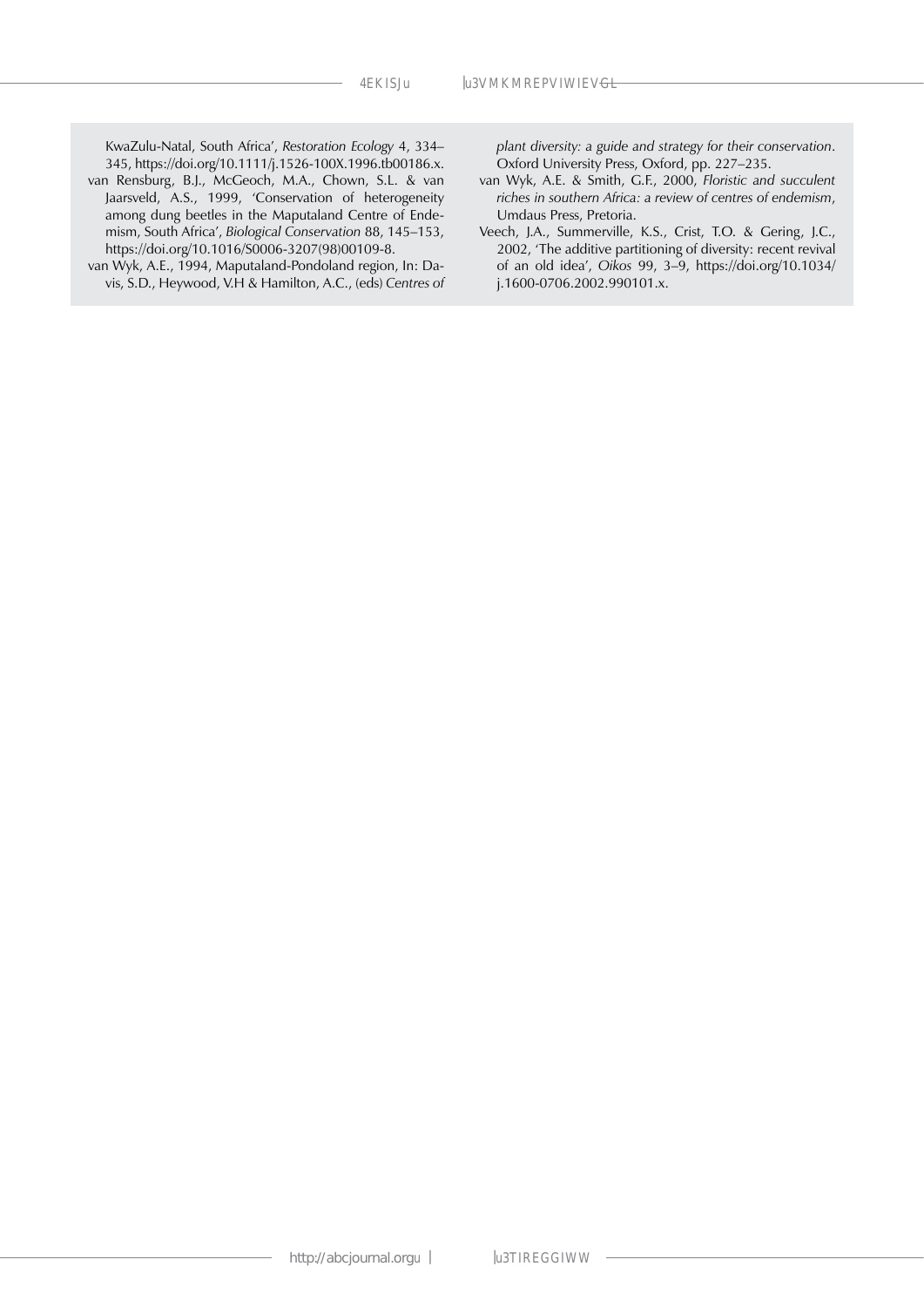## Supplementary Material





**Figure S1.** Rarity index values for each species ranked from highest to lowest. Dotted lines show rare species found at up to two sites and indicate the high proportion of the total species  $(-60%)$  found at eight sites or less (key to blocks of species numbers in Table S1; species in bold biased to grassland occurrence).

Figure S2. Box plots comparing number of species (A) and abundance (B) at each study site (1–7, except  $DF^* = 1-4$ ) within each habitat type. Within each box, the mid-line represents the median whereas the lower and upper extents of the box represent the interquartile range:  $Q_1 = 25$ th percentile and  $Q_3 = 75$ th percentile, respectively.  $DF =$  dune forest, SF-L, SF-M,  $SF-S = large$ , medium and small sand forest patches,  $G =$  grassland.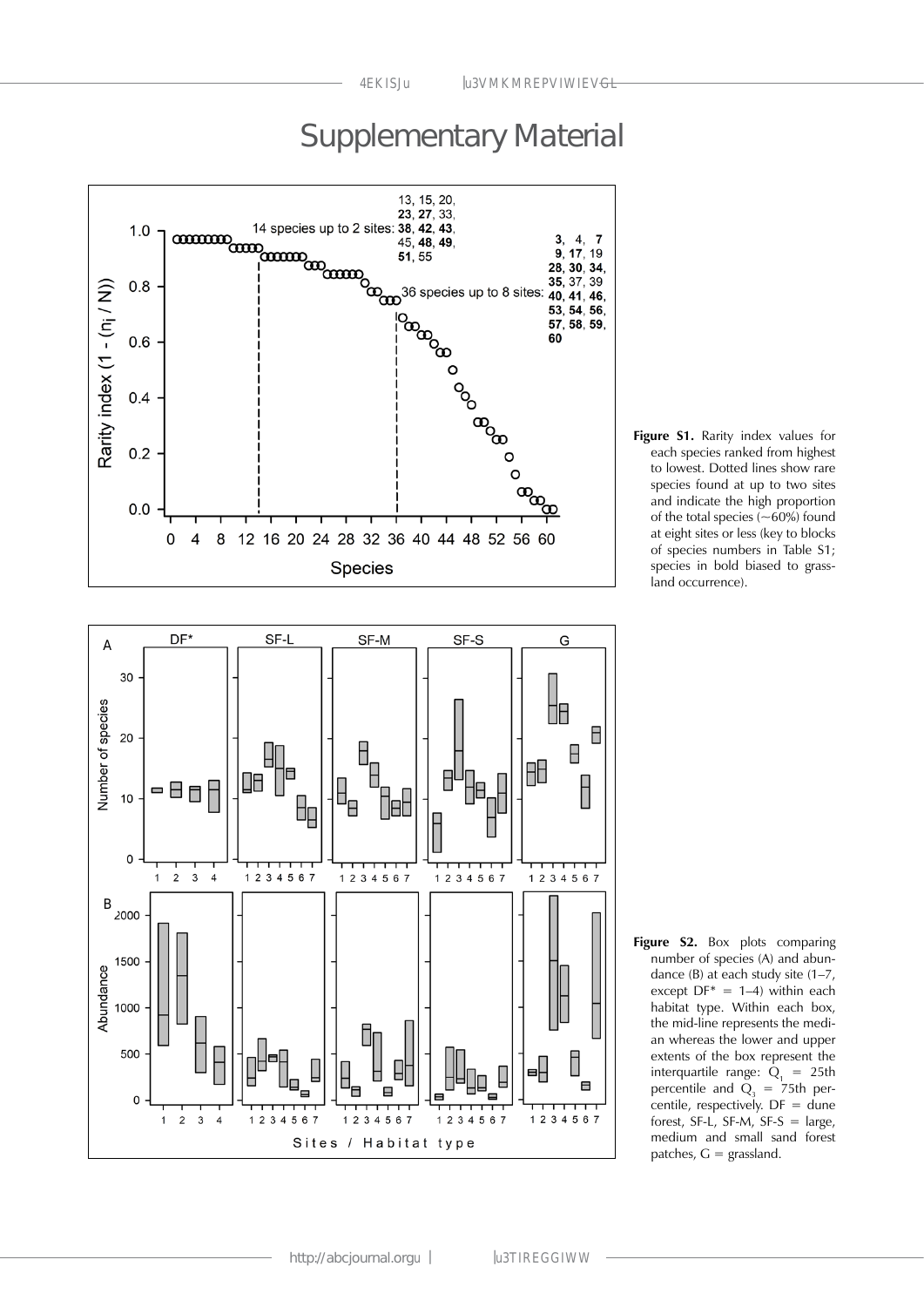Table S1. Average numbers of 61 dung beetle species in three different habitats (DF = dune forest, SF = sand forest, G = grassland) and three patch sizes of sand forest in Maputo Special Reserve with a classification of biogeographical (see Davis and Scholtz 2020) and habitat bias (see Figure 5 and methods\*) with rarity index values (see SI Figure 1 and methods\*\*) for wide (0) or restricted (1) coverage

| $\boldsymbol{\mathsf{N}}$ | Biogeographical centre* and species                            |                  | Average abundance /<br>sample |                  |                  |                | <b>Habitat</b> | <b>Rarity</b> |
|---------------------------|----------------------------------------------------------------|------------------|-------------------------------|------------------|------------------|----------------|----------------|---------------|
|                           |                                                                | Dune<br>forest   | <b>Sand forest</b>            |                  | Grass-<br>land   | Bias*          | Index**        |               |
|                           |                                                                |                  | Large                         | Medium           | <b>Small</b>     |                |                |               |
|                           | <b>EAST COAST CENTRE</b>                                       |                  |                               |                  |                  |                |                |               |
| $\mathbf{1}$              | Caccobius sp. $1^{\wedge}$ (M)                                 | 0.47             | 15.52                         | 8.59             | 5.02             | 0.98           | SF             | 0.063         |
| 2                         | Caccobius sp. $3^{\wedge}$ (M)                                 | 0.03             | 5.89                          | 3.54             | 3.29             | 11.76          | $\mathsf C$    | 0.125         |
| 3                         | Catharsius harpagus Harold (M)                                 | $\overline{0}$   | $\boldsymbol{0}$              | $\boldsymbol{0}$ | $\mathbf{0}$     | 3.49           | $\mathsf C$    | 0.875         |
| $\overline{4}$            | Catharsius laticeps Boheman (M)                                | $\overline{0}$   | 1.18                          | 0.75             | 0.05             | $\overline{0}$ | SF             | 0.844         |
| 5                         | Catharsius pandion Harold (M)                                  | 15.78            | 13.75                         | 9.91             | 4.54             | 0.65           | <b>SF</b>      | 0.031         |
| 6                         | Copris inhalatus Quedenfeldt ssp.<br>sanctaluciae Ferreira (M) | $\overline{0}$   | 0.09                          | 0.11             | 0.04             | 2.71           | G              | 0.625         |
| $\overline{7}$            | Copris puncticollis Boheman                                    | $\mathbf{0}$     | $\mathbf{0}$                  | $\boldsymbol{0}$ | 0.04             | 1.16           | $\mathsf C$    | 0.906         |
| 8                         | Garreta caffer (Fahraeus)                                      | 24.59            | 0.52                          | 0.95             | 0.11             | $\overline{0}$ | DF             | 0.500         |
| 9                         | Metacatharsius zuluanus (Balthasar)                            | $\overline{0}$   | $\boldsymbol{0}$              | $\boldsymbol{0}$ | $\boldsymbol{0}$ | 1.33           | $\mathsf C$    | 0.813         |
| 10                        | Mimonthophagus ambiguus (Péringuey)                            | 1.81             | 4.68                          | 23.02            | 7.91             | 97.71          | $\mathsf C$    | 0.031         |
| 11                        | Onthophagus giuseppecarpanetoi<br>Tagliaferri & Moretto (M)    | 0.03             | 1.09                          | 1.86             | 2.70             | 30.55          | G              | 0.313         |
| 12                        | Onthophagus lacustris Harold                                   | 6.59             | 16.43                         | 19.59            | 7.18             | $\Omega$       | SF             | 0.250         |
| 13                        | Onthophagus ursinus d'Orbigny                                  | $\mathbf{0}$     | $\boldsymbol{0}$              | $\boldsymbol{0}$ | $\boldsymbol{0}$ | 0.02           | $\mathsf C$    | 0.969         |
| 14                        | Onthophagus sp. $1^{\wedge}$ (M)                               | 9.72             | 16.71                         | 14.43            | 7.66             | 0.09           | <b>SF</b>      | 0.188         |
| 15                        | Onthophagus sp. $2^{\wedge}$ (M)                               | $\overline{0}$   | 0.02                          | $\boldsymbol{0}$ | $\mathbf{0}$     | $\overline{0}$ | <b>SF</b>      | 0.969         |
| 16                        | Onthophagus sp. $3^{\wedge}$ (M)                               | 0.03             | 0.09                          | 0.02             | 0.41             | 24.85          | G              | 0.594         |
| 17                        | Onthophagus sp. $4^{\wedge}$ (M)                               | $\mathbf{0}$     | $\mathbf{0}$                  | $\mathbf 0$      | $\mathbf{0}$     | 3.44           | G              | 0.906         |
| 18                        | Onthophagus sp. $5^{\wedge}$ (M)                               | 2.34             | 1.41                          | 6.54             | 2.54             | 0.02           | SF             | 0.281         |
| 19                        | Onthophagus sp. $6^{\sim}$ (M)                                 | $\boldsymbol{0}$ | 0.05                          | $\boldsymbol{0}$ | 0.04             | $\overline{0}$ | ${\sf SF}$     | 0.906         |
| 20                        | Onthophagus sp. $7^{\wedge}$ (M)                               | $\boldsymbol{0}$ | 0.45                          | $\boldsymbol{0}$ | $\mathbf{0}$     | $\mathbf{0}$   | SF             | 0.938         |
| 21                        | Proagoderus aciculatus (Fahraeus)                              | 303.8            | 41.23                         | 38.68            | 24.25            | 2.25           | DF             | 0.000         |
| 22                        | Scarabaeus bornemisszai zur Strassen (M)                       | 16.81            | 0.43                          | 0.20             | 0.05             | 0.04           | DF             | 0.656         |
| 23                        | Sceliages gagates Shipp (M)                                    | $\overline{0}$   | $\mathbf{0}$                  | $\overline{0}$   | 0                | 0.04           | G              | 0.969         |
| 24                        | Sisyphus (Neosisyphus) mirabilis (Arrow)                       | 0.53             | 4.43                          | 4.04             | 0.70             | 0.05           | SF             | 0.438         |
| 25                        | Sisyphus oralensis Daniel & Davis (M)                          | 4.97             | 12.66                         | 21.20            | 11.14            | $\overline{0}$ | SF             | 0.250         |
| 26                        | Sisyphus neobornemisszanus Daniel &<br>Davis                   | 34.75            | 0.38                          | 3.57             | 1.88             | $\mathbf{0}$   | DF             | 0.406         |
|                           | SANDY SAVANNA CENTRE                                           |                  |                               |                  |                  |                |                |               |
| 27                        | Allogymnopleurus splendidus (Bertolini)                        | $\boldsymbol{0}$ | $\boldsymbol{0}$              | $\boldsymbol{0}$ | $0.02\,$         | 0.09           | ${\mathsf G}$  | 0.938         |

^Species with biogeographical pattern derived from observations. Endemic east coast species, currently, still known only from Maputaland marked by '(M)' although some may have wider distributions.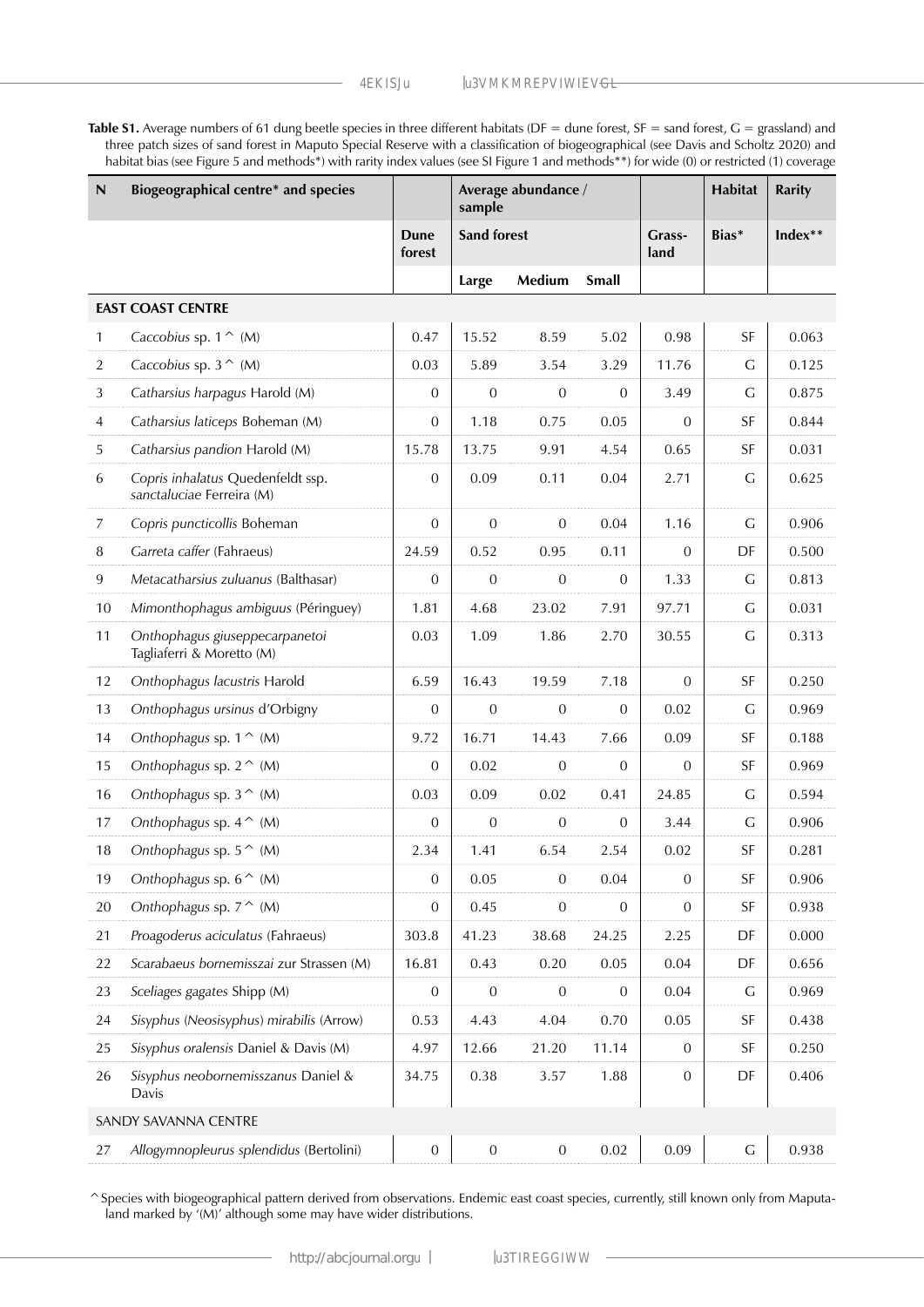Table S1. Average numbers of 61 dung beetle species in three different habitats (DF = dune forest, SF = sand forest, G = grassland) and three patch sizes of sand forest in Maputo Special Reserve with a classification of biogeographical (see Davis and Scholtz 2020) and habitat bias (see Figure 5 and methods\*) with rarity index values (see SI Figure 1 and methods\*\*) for wide (0) or restricted (1) coverage (continued)

| $\boldsymbol{\mathsf{N}}$ | Biogeographical centre* and species     |                       | Average abundance /<br>sample |                  |                  |                | <b>Habitat</b> | <b>Rarity</b> |
|---------------------------|-----------------------------------------|-----------------------|-------------------------------|------------------|------------------|----------------|----------------|---------------|
|                           |                                         | <b>Dune</b><br>forest | <b>Sand forest</b>            |                  | Grass-<br>land   | Bias*          | Index**        |               |
|                           |                                         |                       | Large                         | Medium           | <b>Small</b>     |                |                |               |
|                           | SANDY SAVANNA CENTRE (continued)        |                       |                               |                  |                  |                |                |               |
| 28                        | Kheper lamarcki (Macleay)               | $\boldsymbol{0}$      | $\boldsymbol{0}$              | 0.09             | 0.04             | 2.27           | $\mathsf C$    | 0.781         |
| 29                        | Kurtops signatus (Fahraeus)             | $\overline{0}$        | 0.05                          | $\mathbf 0$      | 0.64             | 58.35          | G              | 0.563         |
| 30                        | Metacatharsius troglodytes (Boheman)    | $\overline{0}$        | $\mathbf{0}$                  | $\mathbf{0}$     | $\overline{0}$   | 2.18           | $\mathsf C$    | 0.781         |
| 31                        | Pachylomera femoralis (Kirby)           | 0                     | 0.57                          | 1.07             | 1.21             | 21.36          | G              | 0.313         |
| 32                        | Scarabaeus goryi (Castelnau)            | 0.03                  | 0.71                          | 1.05             | 0.52             | 0.49           | SF             | 0.375         |
|                           | <b>SAVANNA CENTRE</b>                   |                       |                               |                  |                  |                |                |               |
| 33                        | Afrodrepanus impressicollis (Fahraeus)  | $\overline{0}$        | 0.04                          | $\boldsymbol{0}$ | $\mathbf{0}$     | $\overline{0}$ | SF             | 0.938         |
| 34                        | Caccobius histerinus (Fahraeus)         | $\overline{0}$        | 0.02                          | 0.02             | 0.02             | 0.04           | G              | 0.844         |
| 35                        | Caccobius nigritulus (Klug)             | 0                     | $\mathbf{0}$                  | $\mathbf{0}$     | $\overline{0}$   | 1.07           | $\mathsf C$    | 0.906         |
| 36                        | Chalconotus convexus Boheman            | 9.94                  | 6.20                          | 5.32             | 5.23             | 4.56           | DF             | 0.000         |
| 37                        | Cleptocaccobius postlutatus (d'Orbigny) | $\boldsymbol{0}$      | 0.20                          | 0.05             | 0.02             | $\overline{0}$ | SF             | 0.844         |
| 38                        | Catharsius tricornutus DeGeer           | $\overline{0}$        | $\mathbf{0}$                  | $\boldsymbol{0}$ | $\overline{0}$   | 0.18           | G              | 0.938         |
| 39                        | Copris fidius (Olivier)                 | 0.09                  | $\mathbf{0}$                  | 0.02             | 0.07             | $\overline{0}$ | DF             | 0.906         |
| 40                        | Gymnopleurus virens Erichson            | $\overline{0}$        | $\boldsymbol{0}$              | $\boldsymbol{0}$ | 0.02             | 0.40           | $\mathsf C$    | 0.750         |
| 41                        | Metacatharsius opacus (Waterhouse)      | $\boldsymbol{0}$      | 0.02                          | $\mathbf 0$      | 0.07             | 6.82           | $\mathsf C$    | 0.750         |
| 42                        | Onitis viridulus Boheman                | $\overline{0}$        | $\boldsymbol{0}$              | $\overline{0}$   | $\overline{0}$   | 0.02           | $\mathsf C$    | 0.969         |
| 43                        | Oniticellus planatus Castelnau          | $\overline{0}$        | $\boldsymbol{0}$              | $\boldsymbol{0}$ | $\boldsymbol{0}$ | 0.02           | G              | 0.969         |
| 44                        | Onthophagus aeruginosus Roth            | $\overline{0}$        | 1.18                          | 0.18             | 0.25             | 0.04           | SF             | 0.688         |
| 45                        | Onthophagus beiranus Péringuey          | $\mathbf{0}$          | 0                             | 0.09             | $\mathbf{0}$     | 0.02           | SF             | 0.938         |
| 46                        | Onthophagus juvencus Klug^              | 0                     | 0                             | $\theta$         | 0.02             | 7.56           | $\mathsf C$    | 0.750         |
| 47                        | Onthophagus obtusicornis Fahraeus       | 0                     | 0.07                          | 0.16             | 0.55             | 7.96           | G              | 0.656         |
| 48                        | Onthophagus pullus Roth                 | 0                     | $\overline{0}$                | $\mathbf{0}$     | 0                | 0.02           | G              | 0.969         |
| 49                        | Onthophagus sp. $8^{\wedge}$            | $\overline{0}$        | $\boldsymbol{0}$              | $\overline{0}$   | $\mathbf{0}$     | 0.02           | G              | 0.969         |
| 50                        | Pedaria segregis Péringuey              | $\overline{0}$        | 0.07                          | 0.04             | 0.41             | 10.91          | G              | 0.625         |
| 51                        | Pedaria sp. 1 ^                         | $\overline{0}$        | $\overline{0}$                | $\mathbf{0}$     | $\mathbf{0}$     | 0.02           | G              | 0.969         |
| 52                        | Proagoderus aureiceps (d'Orbigny)       | 1.03                  | 3.48                          | 4.55             | 3.61             | 55.75          | G              | 0.063         |
| 53                        | Proagoderus bicallosus (Klug)           | $\overline{0}$        | $\overline{0}$                | $\mathbf{0}$     | $\mathbf{0}$     | 0.24           | G              | 0.906         |
| 54                        | Proagoderus chalcostolus Péringuey      | $\overline{0}$        | $\overline{0}$                | $\boldsymbol{0}$ | 0.02             | 0.35           | G              | 0.844         |
| 55                        | Proagoderus dives (Harold)              | $\boldsymbol{0}$      | $\boldsymbol{0}$              | $\boldsymbol{0}$ | $0.02\,$         | $\overline{0}$ | SF             | 0.969         |

^Species with biogeographical pattern derived from observations. Endemic east coast species, currently, still known only from Maputaland marked by '(M)' although some may have wider distributions.